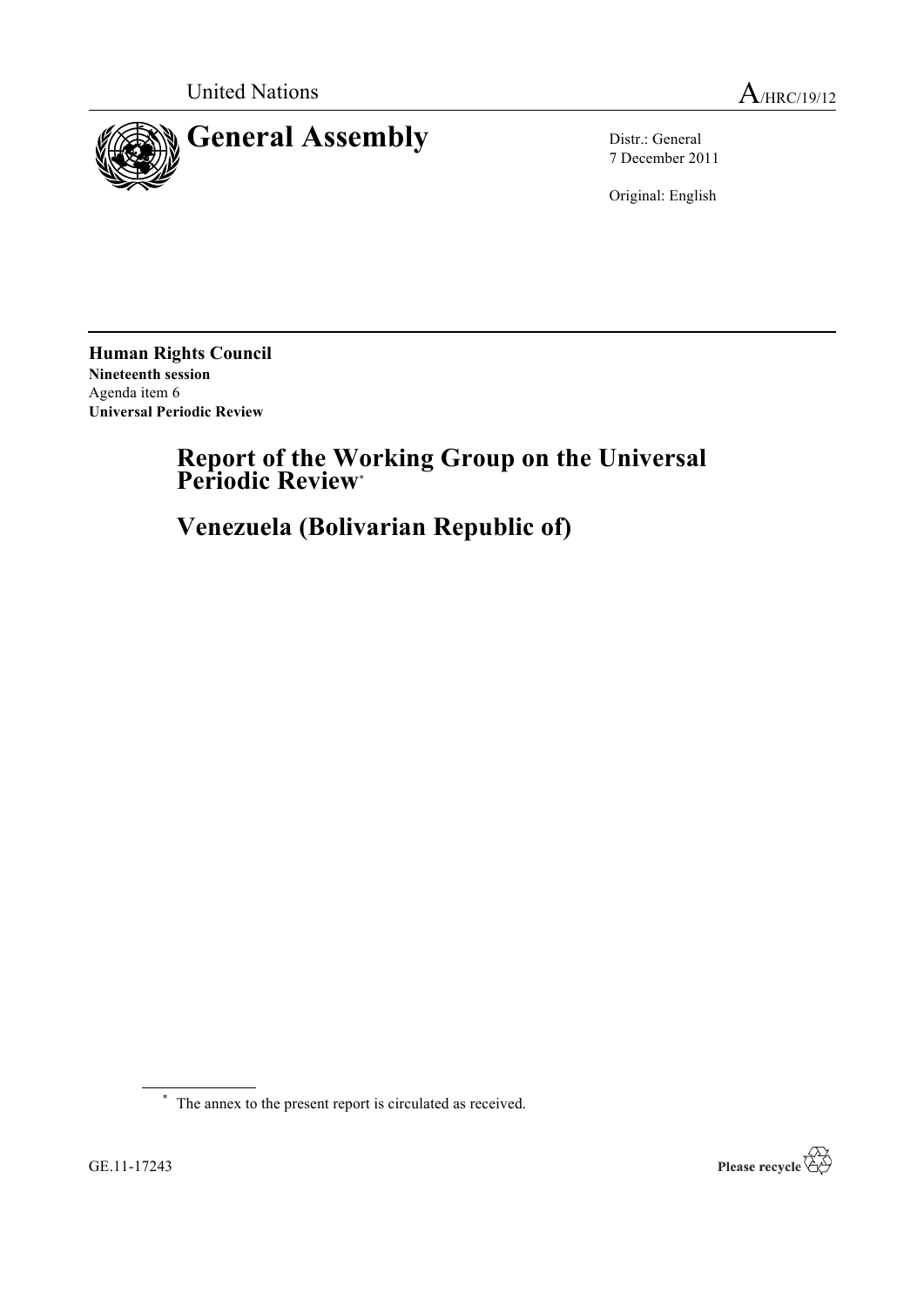## Contents

|       |             | Paragraphs | Page |
|-------|-------------|------------|------|
|       |             | $1 - 4$    | 3    |
|       |             | $5 - 92$   | 3    |
|       | $A_{\cdot}$ | $5 - 18$   | 3    |
|       | B.          | $19 - 92$  | 5    |
| H.    |             | $93 - 97$  | 13   |
| Ш.    |             | 98         | 22   |
| Annex |             |            |      |
|       |             |            | 23   |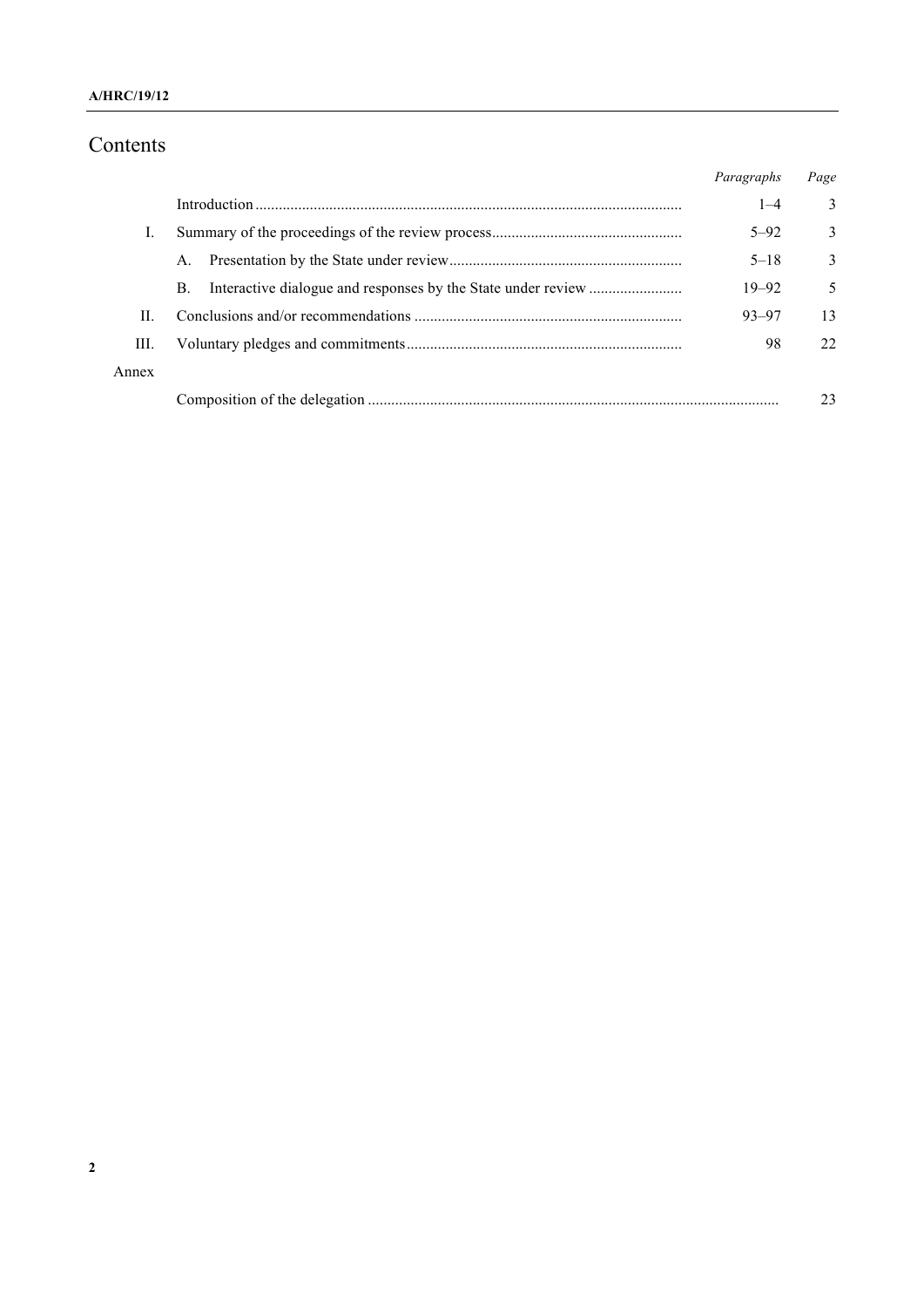## **Introduction**

1. The Working Group on the Universal Periodic Review (UPR), established in accordance with Human Rights Council resolution 5/1 of 18 June 2007, held its twelfth session from 3 to 14 October 2011. The review of the Bolivarian Republic of Venezuela was held at the 10th meeting on 7 October 2011. The delegation of Venezuela was headed by Nicolas Maduro Moros, Political Vice-President and Minister of People's Power for Foreign Affairs. At its 14th meeting, held on 4 October 2011, the Working Group adopted the report on Venezuela.

2. On 20 June 2011, the Human Rights Council selected the following group of rapporteurs (troika) to facilitate the review of Venezuela: Burkina Faso, Czech Republic and Guatemala.

3. In accordance with paragraph 15 of the annex to resolution 5/1, the following documents were issued for the review of Venezuela:

(a) A national report submitted/written presentation made in accordance with paragraph 15 (a) (A/HRC/WG.6/12/VEN/1 and Corr.1);

A compilation prepared by the Office of the United Nations High Commissioner for Human Rights (OHCHR) in accordance with paragraph 15 (b) (A/HRC/WG.6/12/VEN/2);

(c) A summary prepared by OHCHR in accordance with paragraph 15 (c) (A/HRC/WG.6/12/VEN/3).

4. A list of questions prepared in advance by Canada, the Czech Republic, Finland, the Netherlands, Norway, Slovenia, Sweden, Switzerland and the United Kingdom was transmitted to Venezuela through the troika. These questions are available on the extranet of the UPR.

## **I. Summary of the proceedings of the review process**

#### **A. Presentation by the State under review**

5. The chief of the delegation of the Bolivarian Republic of Venezuela, Mr. Nicolas Maduro Moros, Political Vice-President and Minister of People's Power for Foreign Affairs, emphasized that the Venezuelan people had fought throughout the past 12 years of revolutionary process a historic battle that had made it possible -- 200 years after Independence -- to seek the objective of the Liberator Simon Bolívar, who declared in 1819 that "the most perfect system of government is that which produces the greatest possible amount of happiness, the greatest social security and the greatest political stability."

6. Venezuela has ratified nine international instruments and recently signed the Optional Protocol to the Convention against Torture; the Convention on the Protection of Rights of All Migrant Workers and Members of their Families; and the Optional Protocol to the Covenant on Economic, Social and Cultural Rights.

7. The preparation of the national report was a broad and popular exercise that included a working group composed of the entire Government that carried out 75 meetings, with consultations with hundreds of Community Councils and NGOs, and used the website www.epuvenezuela.gob.ve.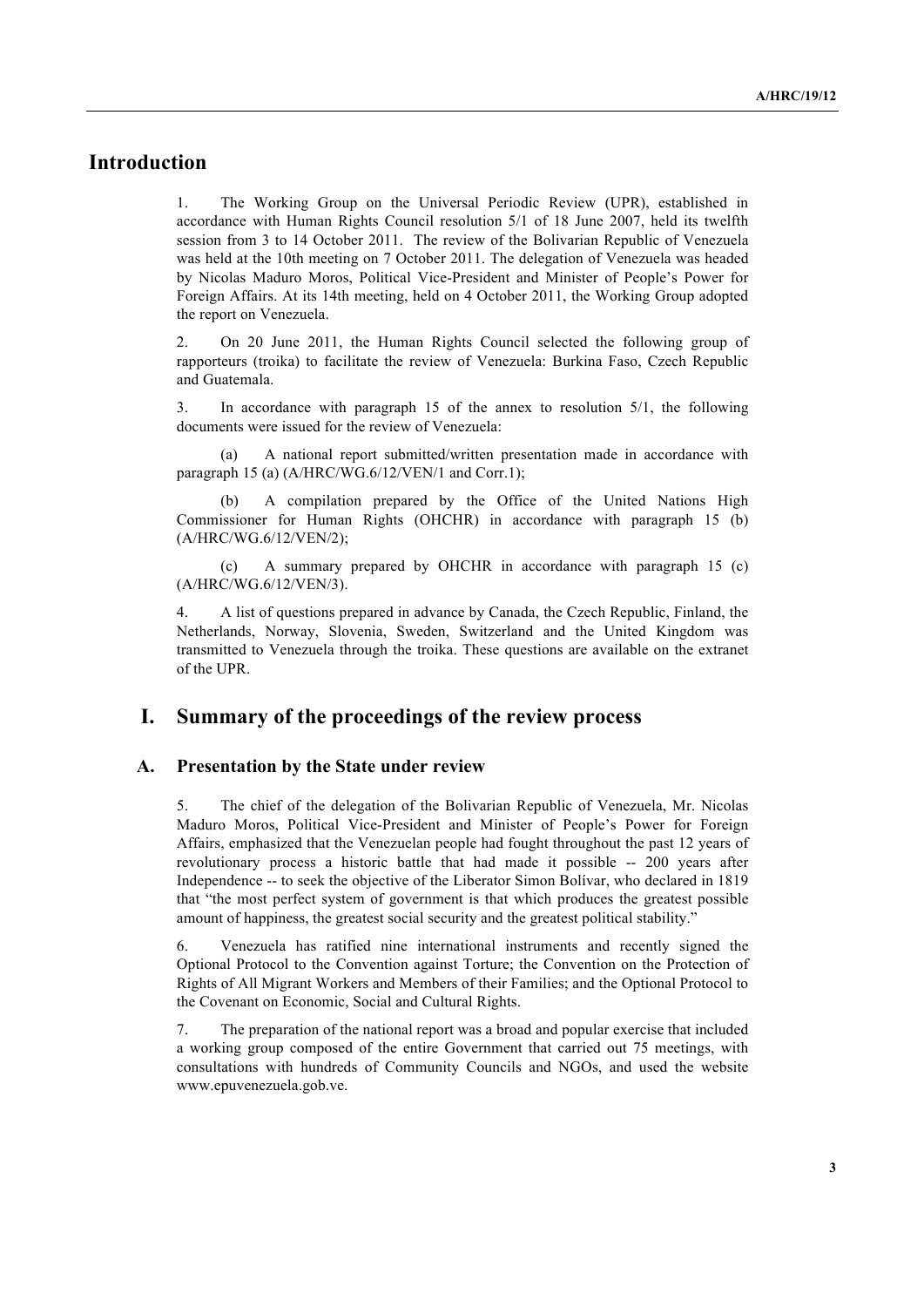8. Women were the heads of three of the five branches of Government, which demonstrated the democratic transformation that placed women in a leadership role.

9. The United Nations had certified that in the past 12 years, poverty and inequalities had noticeably been reduced, and that freedoms and democratic participation had deepened. This could be seen in the reduction of extreme poverty, an indicator that went from 21 per cent in 1998 to 7.1 per cent in 2010, thereby achieving the first Millennium Development Goal (MDG). The Gini coefficient was 0.3898 in the first quarter of 2010, which indicated that Venezuela was the country with the least inequality in Latin America.

10. The Government had an accumulated social investment of 393,478 million dollars between 1999 and 2010, and it duplicated this investment between 2007 and 2010.

11. The Venezuelan Constitution guaranteed uncensored freedom of expression, but whoever exercised this right should assume responsibility for the contents expressed, acknowledging the right to accurate, timely, impartial and uncensored information. Encouragement had been provided for the creation of 1,225 alternative and community media outlets that coexisted with commercial and public outlets, as well as for the granting of 139 concessions to commercial television stations, and for the creation of 37 community television stations, which constituted the democratization of the radio-electric spectrum.

12. Fifteen electoral processes were carried out from 1999 until 2010, demonstrating the democratic mission and the reaffirmation of sovereignty and self-determination through free, secret and universal elections, which constituted the full exercise of the political freedoms Venezuelans enjoy.

13. Venezuela, according to the United Nations Food and Agriculture Organization (FAO), was the fifth country in the world to recognize the right to food in its legislation, guaranteeing it through food programmes and networks that distributed food at fair prices. This had led to a 58 per cent decrease in the infant malnutrition rate, which went from 7.7 per cent in 1990 to 3.2 per cent in 2009, placing Venezuela among the five Latin American States with the lowest malnutrition rate in children up to 5 years old.

14. With regard to education, school enrolment in 2009–2010 was 7.7 million children and adolescents, increasing by 24 per cent between 1998 and 2010. The net graduation rate increased by 28 per cent in preschool education, 7 per cent in elementary school, and 24 per cent in middle education, reaching 98 per cent of the population. The school dropout rate decreased from 5 per cent to 2 per cent in a decade. In 2010, UNESCO recognized Venezuela as the country with the fifth-highest gross enrolment rate in higher education in the world, at 85 per cent, which was also the second-highest rate in the region.

15. In the realm of health, the Barrio Adentro Mission was created in 2003. Thanks to this Mission, 24 million Venezuelans received free health care in 13,510 public health centres.

16. Regarding environmental rights, Venezuela had increased supply of drinking water to residential networks, offering access to over 90 per cent of the population, which exceeded the relevant Millennium Development Goals (MDGs).

17. The Constitution set forth for the first time a system to protect indigenous and Afrodescendant populations, valuing the contributions of their cultures to the Venezuelan identity and social institutions. This system had incorporated political participation mechanisms at all levels, which guaranteed that indigenous populations were represented in instances such as the National Assembly.

18. The path taken towards socialism had demonstrated that it was possible to break the chains of hunger, oppression and obscurity, and rise up towards a society of decent and equal men and women, thereby seeing the foundation of a truly human multicultural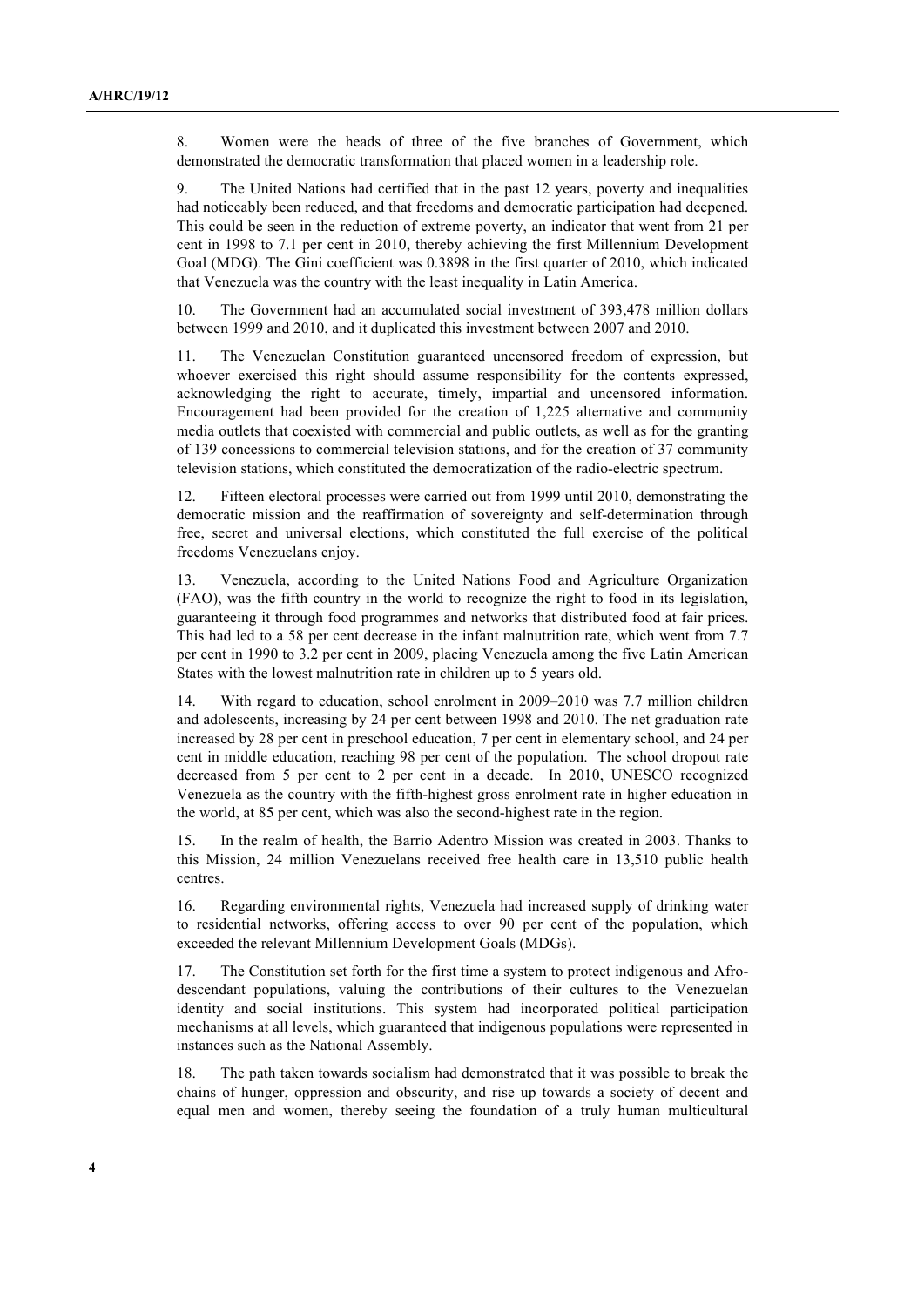society. Furthermore, President Hugo Chávez had ratified his commitment to continue to hoist the flags of independence, justice and democracy.

#### **B. Interactive dialogue and responses by the State under review**

19. During the interactive dialogue 50 delegations made statements. Numerous statements noted the high level of the Venezuelan delegation, which demonstrated the strong commitment of the Government to the universal periodic review. A number of interventions welcomed the efforts of the Government in combatting exclusion and poverty, in particular extreme poverty, as well as other important achievements in the area of economic, social and cultural rights. Additional statements which could not be delivered during the interactive dialogue owing to time constraints are posted on the extranet of the Universal Periodic Review when available.<sup>1</sup> Recommendations made during the dialogue are to be found in section II of the present report.

20. Cuba considered the Bolivarian Republic of Venezuela as an exemplary project of equity, solidarity and social justice. The country had made tremendous achievements in all categories of human rights in favour of the Venezuelans and other peoples of the world. The Government had succeeded in the realization of all human rights in a very short period of time. Cuba made recommendations.

21. Nicaragua commended the high level of the delegation, which showed the importance given by the Government to human rights. It noted the failure of global capitalism and highlighted the current economic crisis. Venezuela was a victim of this system, noting it had presented a different plan, the Bolivarian Alternative, which confronted capitalism and its contradictions. It made a recommendation.

22. The Russian Federation commended Venezuela for its efforts undertaken to promote and protect human rights and in particular for the measures taken to eradicate poverty and to ensure full enjoyment of the right to health, food and social security. It welcomed the Government's openness to the international dialogue regarding human rights and the strengthening cooperation with international and regional human rights instruments. It made recommendations.

23. Bolivia (Plurinational State of) highlighted Venezuela's recognition of human rights in its Constitution, particularly those of indigenous peoples and Afro-Venezuelans. It noted that the Committee on the Elimination of Racial Discrimination had also recognized the multiethnic and multicultural nature of Venezuelan society. It praised the participation of indigenous peoples in Parliament, elected with respect to their customs. It welcomed the Organic Education Law, its School Food Program and the Canaima Program on technology for education. It made recommendations.

24. Ecuador highlighted Venezuela's progress in implementing public policies to eradicate poverty and celebrated the fact that the first MDG was already been met. It acknowledged the Government's commitment to maintain and increase social investment, doubling it between 2007 and 2010. It also welcomed the implementation of public policies aimed at improving the distribution of income and wealth and to progressively reduce the unemployment rate.

<sup>&</sup>lt;sup>1</sup> Statements of the Philippines, India, Spain, Poland, Costa Rica, Peru, Trinidad and Tobago, Mexico, Netherlands, Argentina, Italy, Hungary, Sweden, Cyprus, Austria, Oman, Latvia, Palestine, Sudan, Morocco, El Salvador, Haiti, Yemen, Nigeria, Djibouti and Jamaica.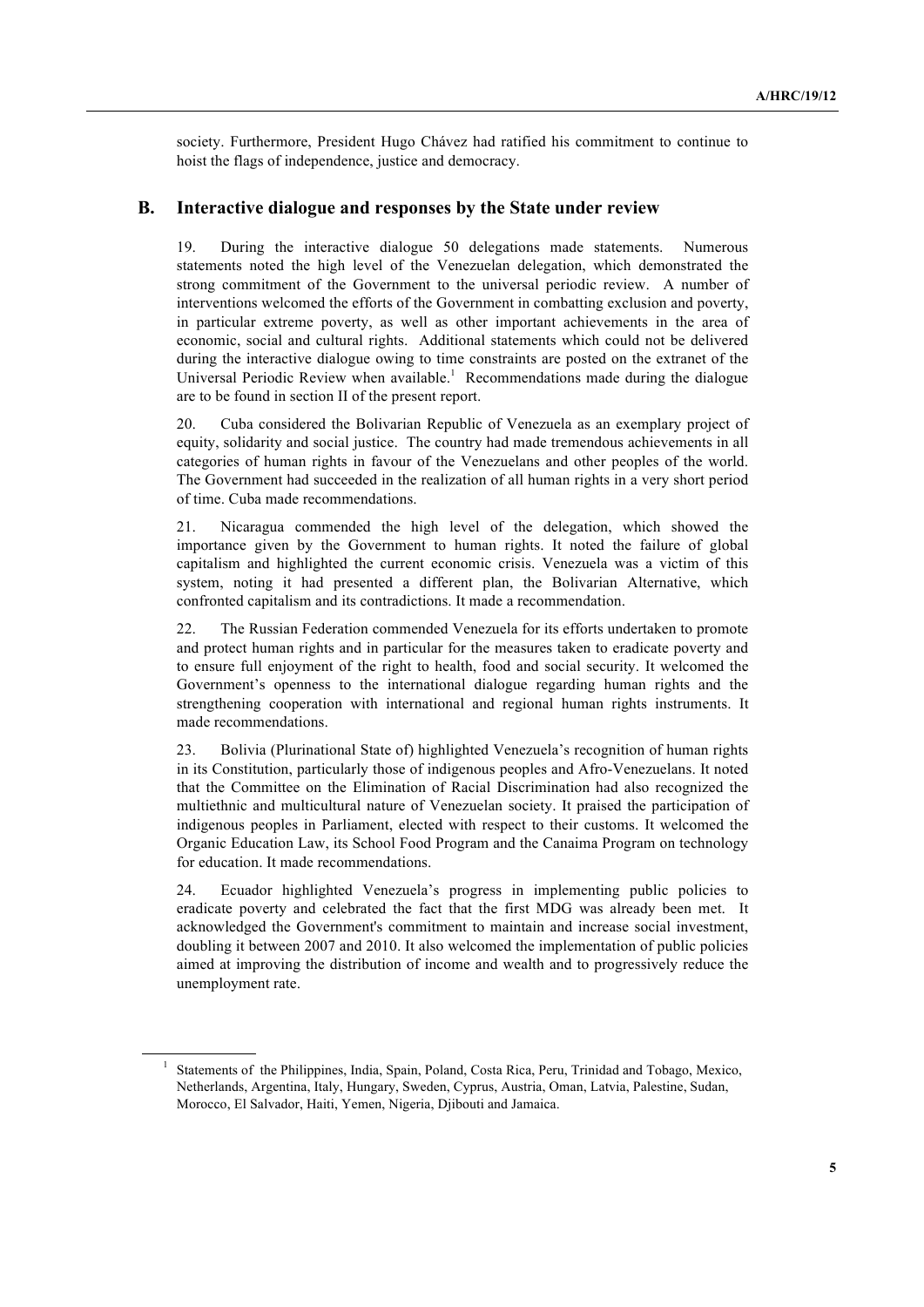25. Japan commended the steps taken by the Government for the protection and promotion of human rights. It recognized that challenges remained toward advancing the social and economic rights of women. It shared UNESCO's concern regarding the restrictions on freedom of expression. Japan made a recommendation.

26. Uruguay recognized Venezuela's progress in poverty reduction and improvement of socio-economic indicators. It stressed that Venezuela had fulfilled the Millennium Development Goals related to access to drinking water and sanitation and was about to fulfil those related to primary education, gender equality in education and reduction of child mortality. It made recommendations.

27. Algeria noted the progress made in social, economic and political areas, in particular guaranteeing the right to education, health and food and the access to safe water. The police had been trained in accordance with the human rights standards and actions were taken to struggle against drug trade and abuse. Algeria made recommendations.

28. The Czech Republic acknowledged the notable progress made in the domestic legal framework to protect human rights in Venezuela. It also acknowledged that institutions and committees were formed, but their contribution to the protection of human rights seemed small. It made recommendations.

29. The United Kingdom of Great Britain and the Northern Ireland acknowledged the progress made on economic, social and cultural rights and welcomed the efforts made to strengthen the protection of the rights of members of traditionally under-represented groups. It encouraged Venezuela to strengthen the rule of law and achieve progress across the prison system. It asked, inter alia, about measures taken to ensure prompt and impartial access to justice. It made recommendations.

30. The United States of America welcomed Venezuela's bill to protect victims of human trafficking. It expressed concern over Venezuela's actions to limit freedom of expression and criminalize dissent, including using administrative pretexts to close media outlets and harassing media owners and members of political opposition through judicial action. It also expressed concern over the lack of independence in the judiciary and mentioned an individual case. It made recommendations.

31. China appreciated the proactive measures taken by the Government to promote economic and social development and to achieve the Millennium Development Goals. It noted that significant progress has made against crime and drugs, in women's participation and indigenous rights.

32. The Solicitor General of the Republic, Carlos Escarra, indicated that the Government and society were committed to fundamental rights from an individual point of view, such as the right to life, integrity and personal freedom; and from a collective point of view, such as a nation's project and the development of education, health, sports and culture.

33. Venezuela was a social State based on the rule of law because it recognized and incorporated those who had traditionally been excluded in a democratic State, that was by having a popular power that had expressed itself by creating 41,235 community councils, 319,290 registered cooperatives and 52 community banks; and it was a State of justice, procuring social equality and the creation of conditions so that all citizens had access to goods and services and could fully exercise their rights.

34. Moreover, the legislative body had fostered the approval and enactment of 96 laws that promoted social equality and justice, as well as the respect, protection and development of human rights.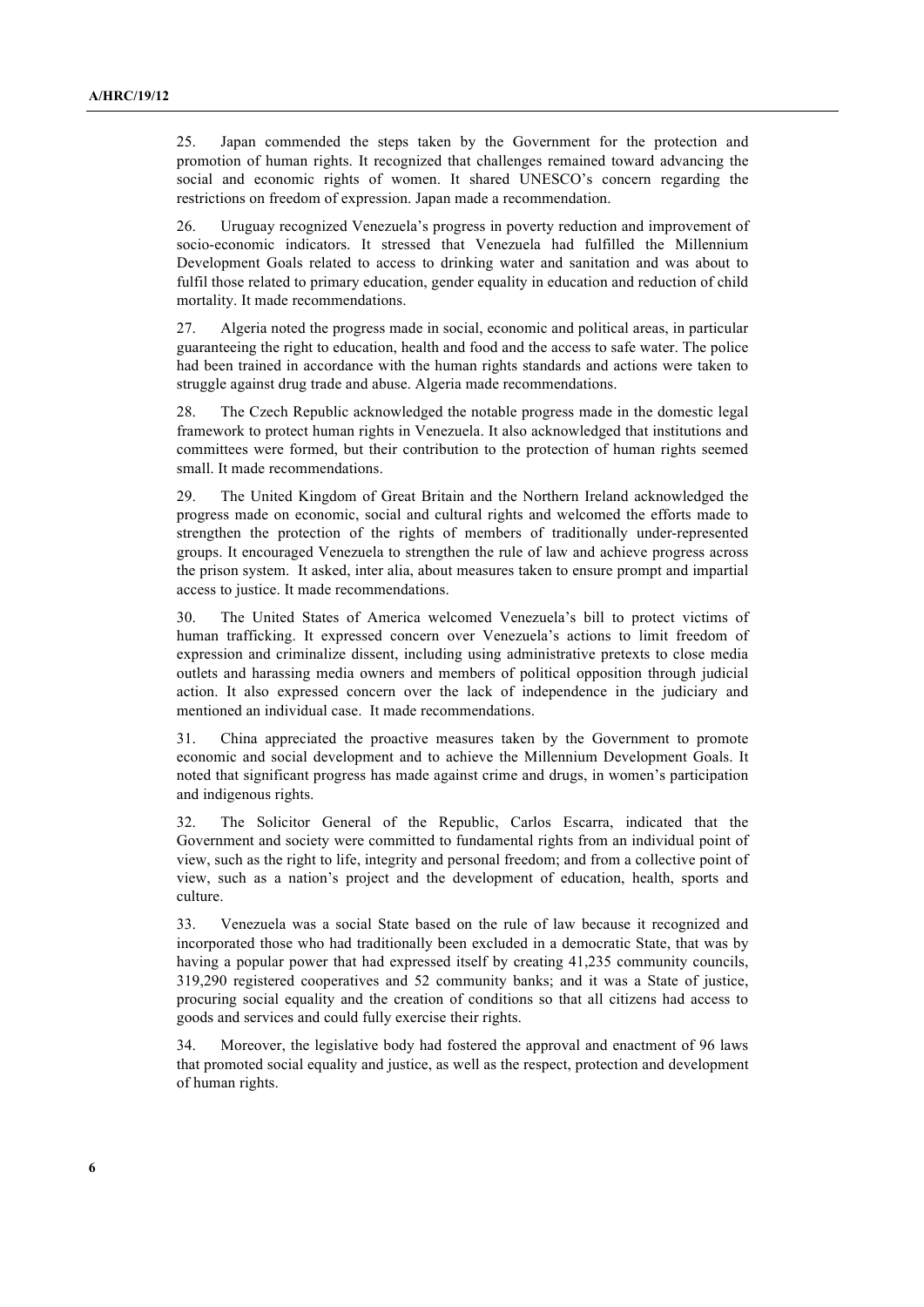35. The Citizen Power (Poder Ciudadano), composed of the Ombudsman, the Public Ministry and the Comptroller General, had fought against corruption and irregularities in the handling of the National Heritage and the protection of ethical and moral values that must guide public actions.

36. Regarding the right to property, it was indicated that this right was a priority from an individual, collective, social and public point of view, and this Government had granted more credits for houses, companies, goods and equipment, tourism, fostering of community economy and fishing, among others.

37. The "Simon Bolívar" national project had led to the beginning of the construction and re-foundation of an institutional and social structure that was inclusive, participatory and in which social actors played a leading role, where different forms of social organization emerged, giving way to a new democratic and social State subjected to the rule of law and justice with a full respect, guarantee, pre-eminence and protection of human rights.

38. The Minister of People's Power for Internal Affairs, Tareck El Aissami, reported that the State incorporated the concept of citizens' security as a human right, thereby reaffirming the respect given to integrity and life.

39. The new law-enforcement model and integrated police system was in accordance with the United Nations principles and had led to the creation of the National Bolivarian Police in 2009. The force was composed of 6,848 officers and 11,290 trainees at the National Experimental University on Security. Venezuela had a rate of 3.6 law enforcement officers per 1,000 residents, a rate meeting United Nations standards.

40. In connection with the control of guns, ammunition and disarming, a Commission was created to comprehensively tackle these issues. Between 2003 and 2011, 251,652 firearms had been seized and destroyed.

41. Since 2006 and for the sixth time in a row, Venezuela was declared by the United Nations Office on Drugs and Crime (UNOCD) as a territory free from illicit drug cultivation. Between 2004 and 2011, 584 tons of illicit drugs had been seized and destroyed, and 69 heads of criminal organizations wanted by Interpol had been deported.

42. The Superior Penitentiary Council, composed of entities of the justice system, had been established as part of the Penitentiary Humanization Plan. The Bill for the Penitentiary Organic Code, sent to the National Assembly in 2011, had been drafted following the principles and foundations of the new vision of the State. The Ministry of Penitentiary Services was created, thereby ratifying the protection of human rights of incarcerated populations.

43. France recalled that, according to UNESCO, freedom of expression had deteriorated following the introduction of restrictions in Venezuelan legislation. France had observed with concern that human rights defenders were subject to attacks and threats and that perpetrators were not always brought to justice. France made recommendations.

44. The Democratic People's Republic of Korea noted Venezuela's achievements in social, economic and cultural rights directed inter alia toward the eradication of poverty and social justice. It commended Venezuela for its efforts to achieve the universal access to higher education. The Democratic People's Republic of Korea encouraged the Government to continue fighting against illiteracy. It made recommendations.

45. The Islamic Republic of Iran noted Venezuela's progress in protecting human rights. It recognized efforts to ensure equal educational opportunities for all, which increased enrolments. It welcomed the importance given to university education through the creation of the Ministry of People's Power for Higher Education. It commended Venezuela for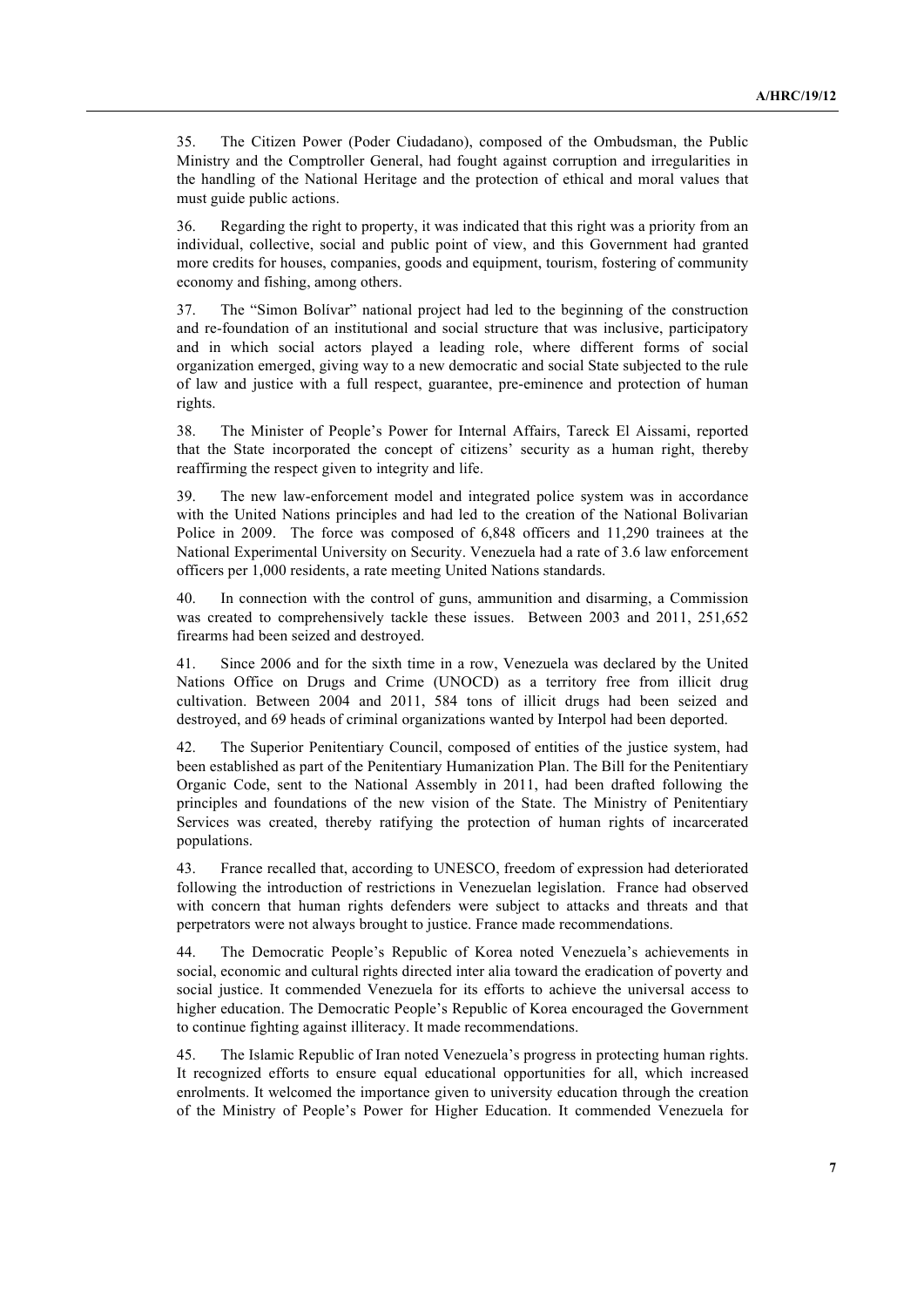achieving gross enrolment of 85 per cent in higher education, placing it second in Latin America. It made recommendations.

46. Lebanon praised Venezuela's efforts to guarantee the rights to education, health and food of its citizens without discrimination. It commended Venezuela's affirmative and sustained actions to foster national belonging by enabling all components of society, regardless of ethnic or social origin, to participate in cultural, social and political life. It acknowledged Venezuela's long-standing support for the just Arab cause in the Middle East. It made recommendations.

47. The Syrian Arab Republic noted the efforts of the Government to promote human rights, despite challenges and pressure. It praised the country's achievements in public health. It made a recommendation.

48. Sri Lanka noted the positive measures taken to reduce poverty and income inequalities. It commended Venezuela for achieving the MDGs on reducing extreme poverty and ensuring access to drinking water and sanitation, and for policies in enhancing access to education. It acknowledged the allocation of public funds and the new social systems to protect the rights of women and children. It made recommendations.

49. Slovakia welcomed the establishment of the Ministry for Women and Gender Equality and the National Institute for Women. It acknowledged that Venezuela was a party to most major international human rights instruments and noted that it was important to implement them and that deficiencies remained. Slovakia made recommendations.

50. Brazil recognized that there were important developments in Venezuela, such as the reduction of extreme poverty, child malnutrition and social inequality. Brazil expressed its readiness to share its experience in establishing a National Human Rights Secretariat and added that it was essential to support the institutional channels of dialogue between the state and civil society. Brazil made recommendations.

51. Angola acknowledged the efforts made to protect and promote human rights and in particular the creation of the legal framework for the protection of women's rights as well as the establishment of a number of institutions in this respect. Several specialized courts and the office of the Prosecutor were created to combat domestic violence. Angola made recommendations.

52. Turkey praised the efforts and the advance of the Government in the eradication of poverty. It welcomed the adoption of the "Great Venezuelan Housing Mission" to meet the needs for housing. It shared the concern regarding the urgent need for prison reform and praised the establishment of a new Ministry for Penitentiary Services. Turkey made recommendations.

53. Singapore noted that Venezuela had emerged from several internal conflicts and political crises. It noted it was one of the most urbanized countries in Latin America, with a high literacy rate of more than 95 per cent and a free national health-care system. It noted the establishment of the National Commission for Police Reform to develop a new policing model consistent with the Constitution and international human rights principles. It made recommendations.

54. Malaysia was pleased that Venezuela achieved the MDGs relating to reducing extreme poverty and ensuring access to drinking water and sanitation. It was interested to learn about the measures taken by the Government to ensure the achievement of other MDGs such as universal primary education, gender equality and reduction in infant mortality, and about steps taken to reduce structural economic inequalities affecting minorities and indigenous people. Malaysia made recommendations.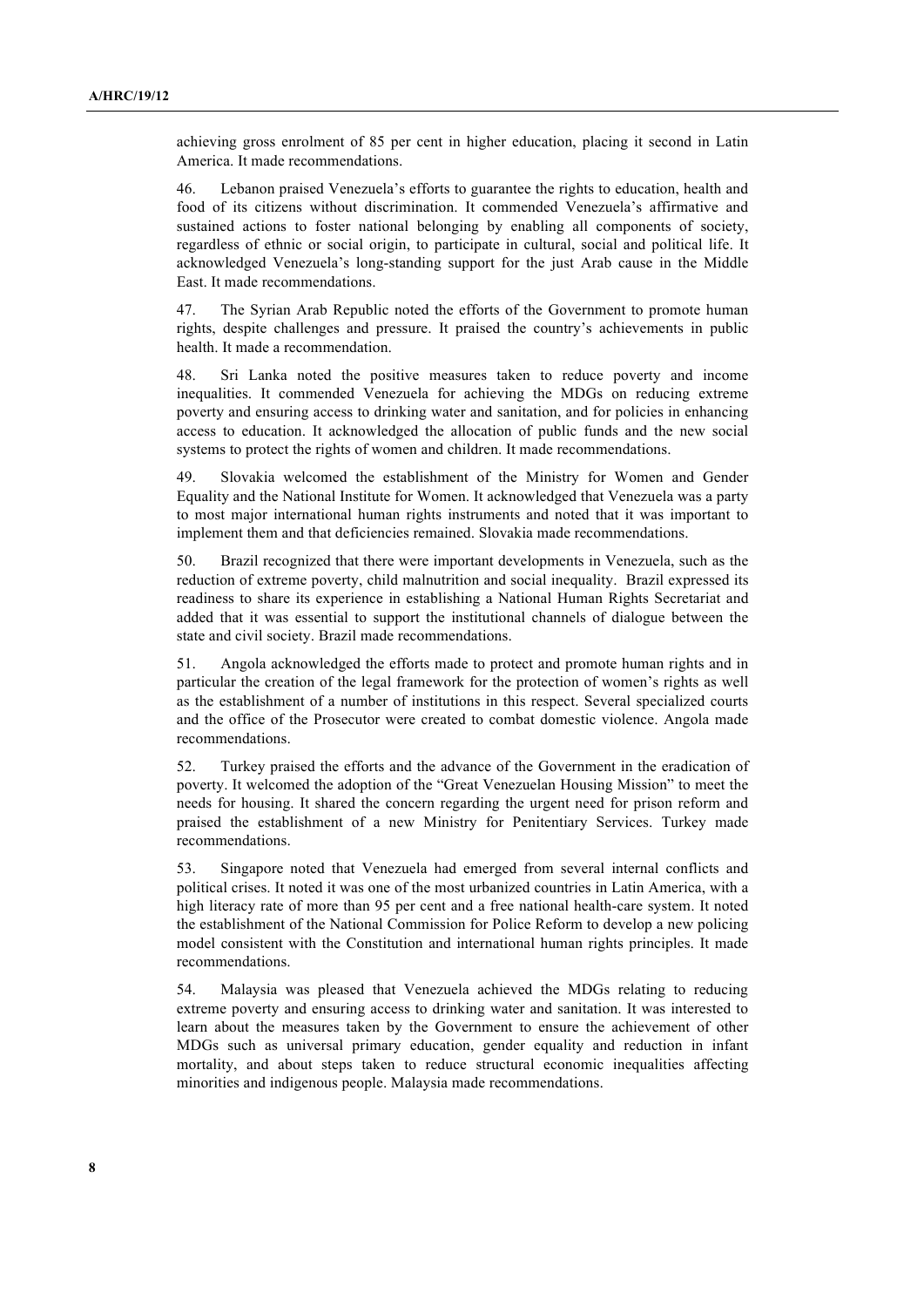55. Brunei Darussalam commended Venezuela's efforts to protect human rights, to address poverty and its achievements towards attaining food security, equal access to education, strengthening the cultural institutions, ensuring right to water and social security protection. It also welcomed Venezuela's cooperation with the United Nations agencies to protect human rights. It made a recommendation.

56. Qatar valued Venezuela's efforts to protect human rights. It noted its ratification of various human rights instruments and various measures to combat poverty, inequality and social justice. It noted the programmes to protect the rights of women, including the establishment of the ministry for Women and Equality. It welcomed Venezuela's commitment to the right to education. It acknowledged that the Constitution recognized the rights of indigenous peoples. It made recommendations.

57. Slovenia welcomed, inter alia, the prohibition of corporal punishment of children in all settings. It remained concerned about allegations of ill-treatment and deaths of children in custody and the involvement of children in the worst form of child labour. It also expressed concern about the partiality of judiciary and problems in the enjoyment of freedom of expression. It made recommendations.

58. Viet Nam took positive note of the Government's important achievements in economic and social development. It also took note of the constructive cooperation between Venezuela and the International Labour Organization (ILO). Viet Nam made recommendations.

59. The Dominican Republic commended Venezuela for the implementation of policies in the field of education particularly designed to develop and promote the right to use information and communication technologies through the Canaima Education Project. It welcomed the launching of the Simon Bolívar satellite marking a milestone in the development of telecommunications, particularly in the fields of medicine and education. It made recommendations.

60. The President of the Supreme Tribunal of Justice, Luisa Estela Morales, indicated that the judicial branch enjoyed functional, financial and technological autonomy with a state-of-the-art platform. In other words it was independent as far as its management and administration. The judiciary was composed of the Supreme Tribunal of Justice and 1,929 judges nationwide.

61. Courts specialized in protecting children and adolescents and in preventing violence against women had been established. The latter had resolved 134,492 issues since 2008. Labour courts were 85 per cent effective in resolving issues through conciliation mechanisms that included oral procedures and mandatory mediation.

62. The Constitutional Chamber of the Supreme Tribunal, the highest interpreter of the Constitution, was charged with guaranteeing individual rights through constitutional protections, and collective and diffuse rights through actions that allowed it to exercise constitutional protection of certain populations in environmental, economic and other matters.

63. The Attorney General, Luisa Ortega Diaz, indicated that the access to justice was a constitutional right and that all people had a right to free, impartial, transparent, autonomous, independent and expedite justice, and, for this purpose there were district attorney's offices, courts, offices of ombudsmen that received claims; offices that provided care and protection to victims, and offices that provided guidance to citizens, paying special attention to the most vulnerable areas such as children, adolescents, indigenous populations and women.

64. In order to guarantee the defence of human rights, the Public Ministry had specialized prosecutors and a Criminal Unit Against the Violation of Fundamental Rights.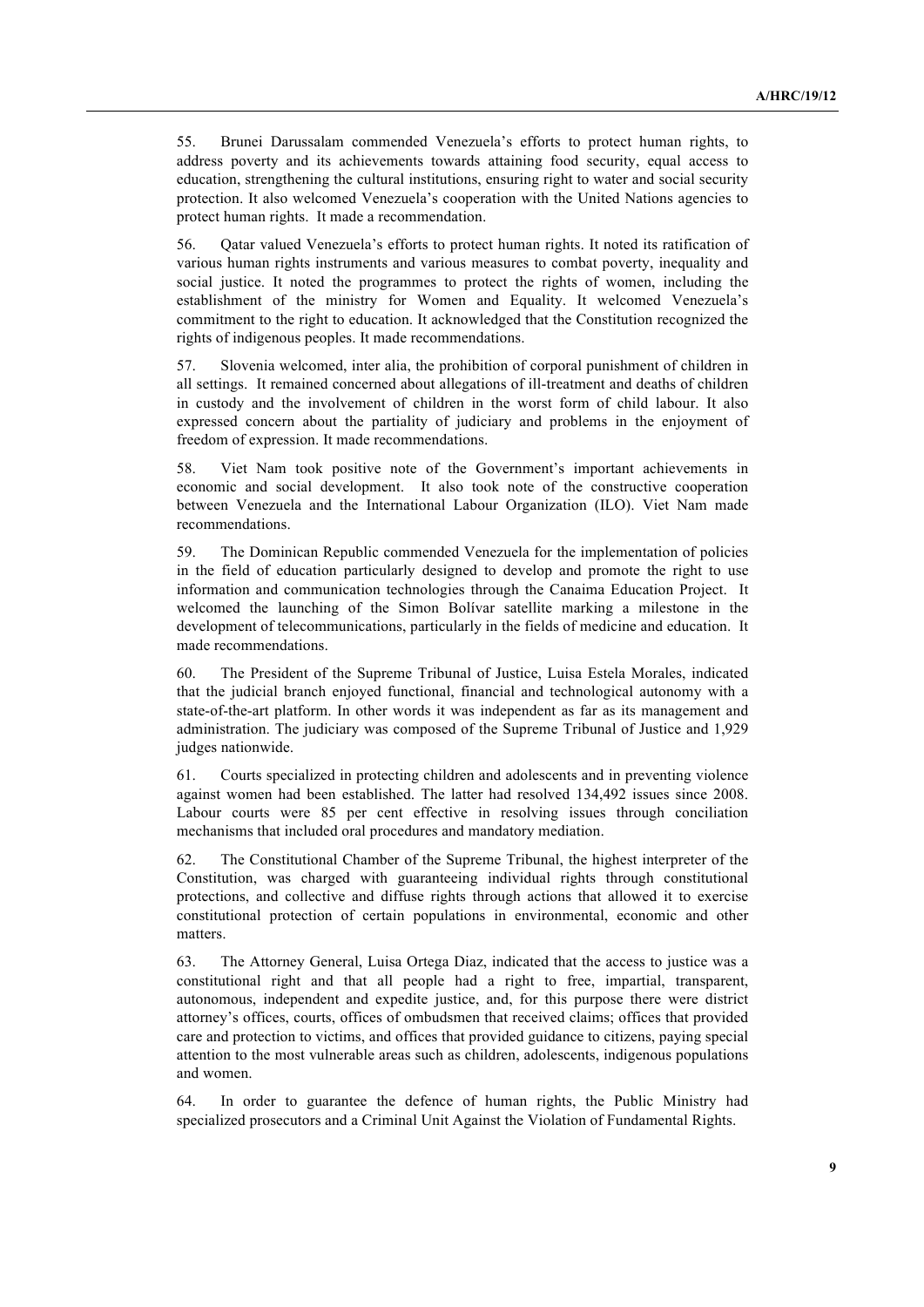65. Germany asked what was done to prevent and prosecute the assassinations of trade union leaders and members, what steps were taken to avoid unlawful killings and torture and to effectively improve the situation in prisons and better protect prisoners. Germany made recommendations.

66. Pakistan noted that Venezuela had pursued an inclusive consultation process and noted that it used this mechanism to evaluate public policies. It commended Venezuela's efforts to improve living standards by investing in the social sector. It noted that FAO ranked Venezuela as the tenth-best nourished country in the world. It noted the achievement of the first target of the MDGs. It noted Venezuela's commitment to remove social inequalities. It made recommendations.

67. The Holy See congratulated Venezuela for the Constitutional protection offered to human life since its inception and for establishing family as a natural association of society; for recognizing marriage as the union between a man and a woman and for the promotion and protection of the rights of women and indigenous peoples. It congratulated Venezuela for its social missions to sustain the most vulnerable social sectors. It made recommendations.

68. Paraguay exhorted Venezuela to continue to make efforts to implement policies aimed at poverty eradication. Paraguay requested information on the initiatives taken by the Government to promote the work of human rights defenders and organizations. It felt confident that the Ombudsman's Office would intensify its work to consolidate the fundamental rights of citizens. Paraguay made recommendations.

69. Zimbabwe commended the Government for having adopted the Simon Bolívar National Project as the foundation for national development. It noted that the Government still faced challenges. Zimbabwe made recommendations.

70. The Lao's People Democratic Republic acknowledged the achievement of the first target of the MDGs to halve the number of persons living in extreme poverty. It also noted the ratification of many core human rights treaties by Venezuela and improved cooperation with United Nations agencies. The Lao's People Democratic Republic made a recommendation.

71. Myanmar congratulated the Government for its success on reducing extreme poverty. It noted with appreciation the steps taken by the Government to ensure access to clean water and education. Myanmar made a recommendation.

72. Belarus noted the policies on the poverty reduction, particularly the achievement of the MDGs on eradication of poverty and access to water and sanitation. It also noted the achievements in the implementation of social programs and ensuring the rights of indigenous peoples. Belarus commended the policies to protect children's rights and efforts in fighting against human trafficking at the international level. It made recommendations.

73. Switzerland noted the achievements made in combating poverty, ensuring the right to education, access to health and rights of women. It was concerned about the deterioration of the human rights situation, including the situation in prisons. The high rate of possession of light weapons in the population contributed to the high rate of homicide. Switzerland made recommendations.

74. Thailand commended Venezuela's efforts to address poverty, social development and human security of the underprivileged. It was interested in how the Government promoted the right to decent shelter, especially in emergencies and natural disasters. It looked forward to exchanging best practices in this field. Thailand made recommendations.

75. Canada noted the progress in the reduction of the extreme poverty and the access to education and welcomed the commitment to equality and non-discrimination and efforts to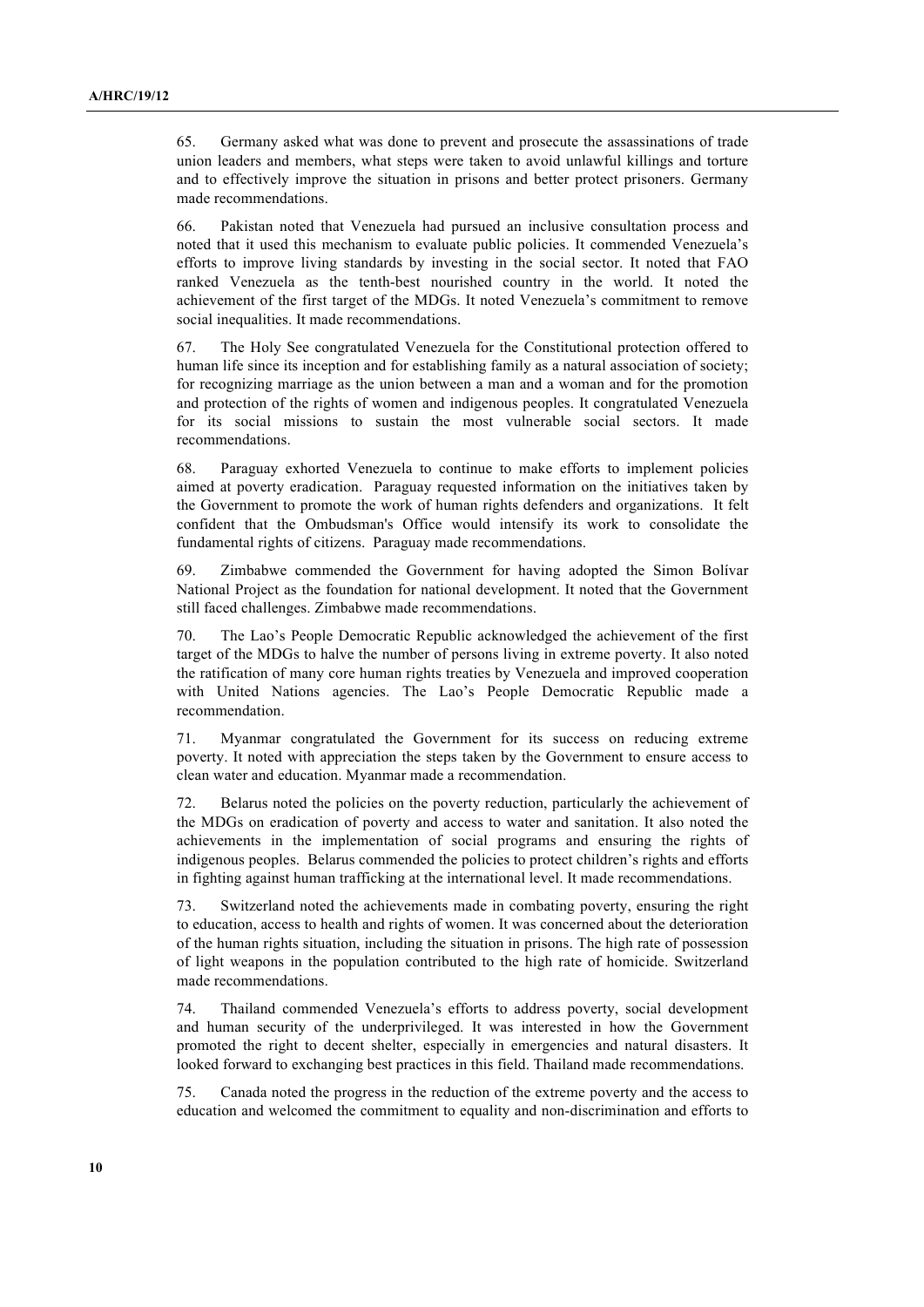professionalize the police. It was concerned at the personal-safety situation, the use of the legal system to curtail criticism against the Government and threats against human rights defenders. Canada made recommendations.

76. Bangladesh thanked the Venezuelan delegation for the invitation to a concert, a true representation of Venezuela's commitment to human rights in the country and internationally through culture. It noted progress in reducing extreme poverty, access to drinking water and sanitation, empowerment of women, curbing violence against children and fighting HIV/AIDS. It asked about initiatives to fight against gender violence. It made recommendations.

77. United Arab Emirates noted the achievements of the country in economic, social and cultural rights. It highlighted the provision of cost-free education as a great step for human rights, but also a great investment in human resources.

78. The President of the National Institute of Statistics, Elias Eljuri, indicated that Venezuela's political and social policies went beyond complying with the MDGs, and that according to the United Nations Economic Commission for Latin America and the Caribbean, Venezuela had the lowest inequality rate in Latin America, with a less regressive income distribution.

79. The goal of gender equality had been attained, and the goals of universal primary education and reducing infant mortality rate were in the process of being attained. UNESCO acknowledged Venezuela in 2005 as a country with full literacy. The alternative education model for adults carried out by the Robinson I and II, Ribas and Sucre Missions had enabled 12 million people to study at all levels.

80. Regarding health, consultations and free medication were given to over 30,000 people with HIV-AIDS; the Barrio Adentro Mission had been implemented, which included 6,172 popular clinics, 533 comprehensive medical diagnosis centres, 570 comprehensive rehabilitation rooms and 31 advanced technology centres for highcomplexity exams, all free of charge.

81. Universal access to information and communications technologies increased, and over one million Venezuelans were taught to read and write through the Infocentro Foundation, which received an award from UNESCO in 2010. With regard to food, over 12 million people had access to Government programmes that included a 30 per cent discount. There were 6,000 free-food houses for 900,000 low-income people, as well as a school food programme that benefited 4 million children.

82. Retired persons had increased to almost 2 million people, and the Jose Gregorio Hernandez Mission had hosted in its houses over 354,000 people with disabilities.

83. Norway expressed concern at the very high murder rates and the high number of judicial processes against journalists and media outlets. It expressed concern that Venezuela had not authorized visits by representatives of international and regional human rights bodies in the last four years. It was concerned over conditions in Venezuelan prisons and its high maternal mortality rates. It made recommendations.

84. Cambodia recognized the progress achieved in poverty reduction and welcomed efforts made in the adoption of a legal and institutional framework to promote equality and protect the rights of vulnerable groups. It acknowledged Venezuela's engagement with the United Nations human rights mechanisms. Cambodia noted the challenges Venezuela still faced in the area of rights of children, women and indigenous people. It made recommendations.

85. Saudi Arabia noted that the Constitution guaranteed human rights on the basis of international instruments. It noted the creation of the Ombudsman's Office to protect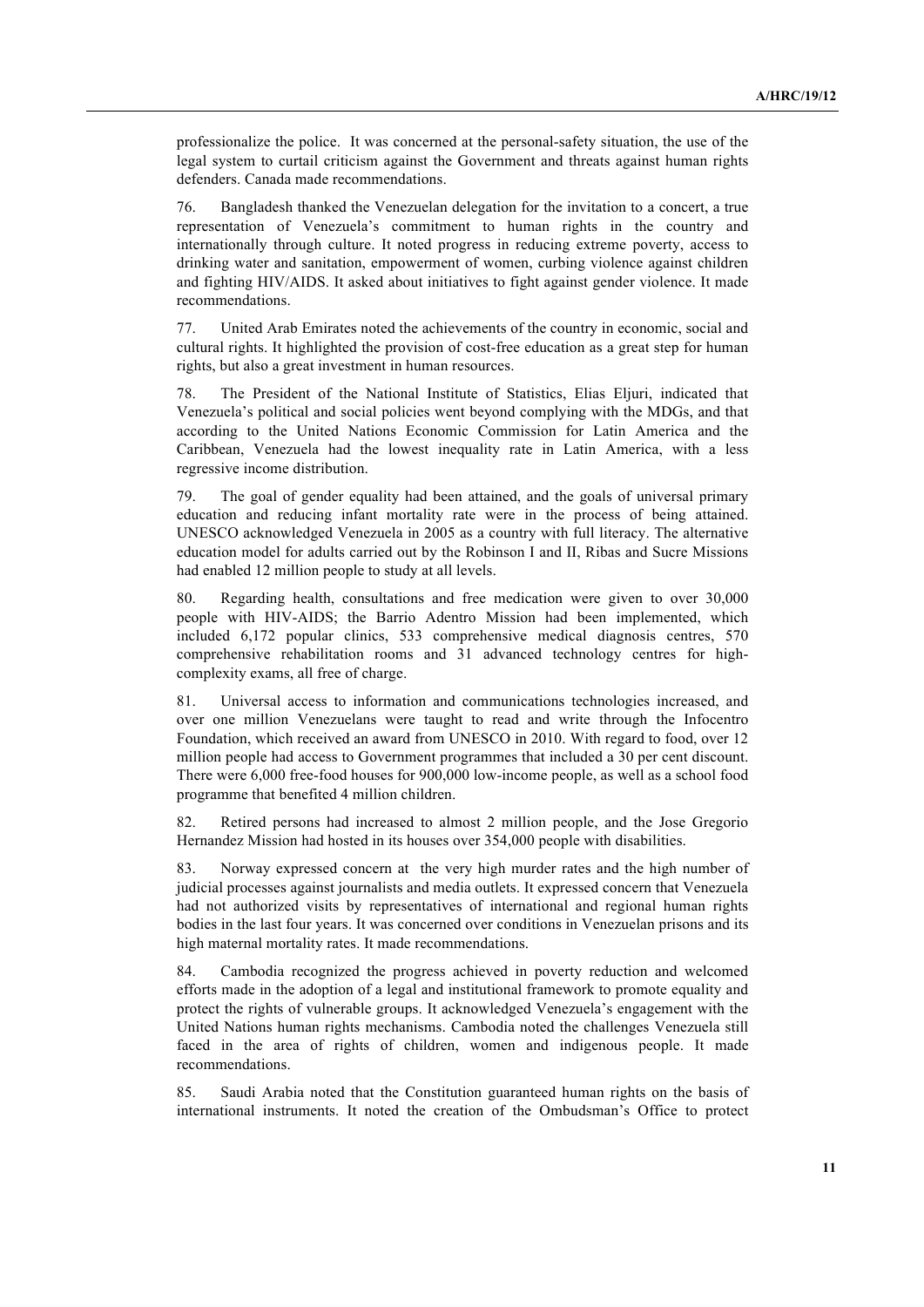human rights and National Children's Council for the protection of children. It made a recommendation.

86. Indonesia noted that despite the internal political situation, Venezuela continued to take measures to ensure a better quality of life for its people. It also acknowledged the progress Venezuela had achieved: extreme poverty was reduced, the right to food was legally guaranteed and the level of food security was increased. Indonesia made recommendations.

87. Chile recalled that it shared with Venezuela the fact of having ratified a number of international human rights instruments and assumed a judicial and political commitment with their implementation. This was a responsibility of Governments, civil society, human rights defenders and required the participation of all political actors. Chile encouraged Venezuela to issue a standing invitation to special procedures, to strengthen guarantees for freedom of expression and information and to incorporate a human rights approach into policies on citizen security.

88. Australia recognized the ongoing efforts of the Government to strengthen the country's legislative framework on indigenous rights and on economic and social rights. It was deeply concerned by reports on the undermined independence of the judiciary and limitations on freedom of expression and opinion. Australia made recommendations.

89. Israel recognized Venezuela's progress in the fields of health, education and poverty reduction. It expressed concern over the Government's interference with the exercise of certain human rights and freedoms such as the right to life, liberty and security of the person, restrictions on freedom of expression and political interference with the judicial process. It asked about measures to address labour exploitation, child prostitution and human trafficking. It made recommendations.

90. Belgium expressed concern at the prison situation and the high number of deaths that had occurred in prisons. It was also concerned about the functioning of the judiciary and that the high number of complaints on criminal cases submitted to investigation remained unsolved. Belgium was concerned at statements of Executive's representatives that the rulings of the Inter-American Court of Human Rights were not applicable at the national level. It made recommendations.

91. The Minister of People's Power for Indigenous Populations, Ms. Nicia Maldonado, indicated that the Bolivarian Revolution led by Commander Hugo Chavez arrived 500 years after the European invasion to transform the excluding system into a democratic, participatory society in which the people played the leading role, one that loved peace and recognized the rights of historically excluded populations like Afro-descendant and indigenous people, farmers, women and people with disabilities. These rights had been concretized in 46 laws, thereby complying with the obligations established in international instruments: laws that ensured prior and informed consultations, intercultural and multilingual education, that translated texts into indigenous languages that were now official, created an indigenous university, university campuses, a Ministry of People's Power for Indigenous Peoples, a health system that ensured the formation of indigenous doctors, including 1,583 community workers, 310 defenders of indigenous health, people giving vaccinations, cultural paramedics. A special format for Afro-descendants and indigenous peoples had been incorporated into the national census. Finally, Racial Discrimination Act had been adopted.

92. In conclusion, the head of Venezuelan delegation affirmed that, for Venezuela, they were convinced that there was no alternative route to the real and deep democratization of society, which could only be achieved through the effective transfer of power to the people, for the concrete realization of human rights for all Venezuelans.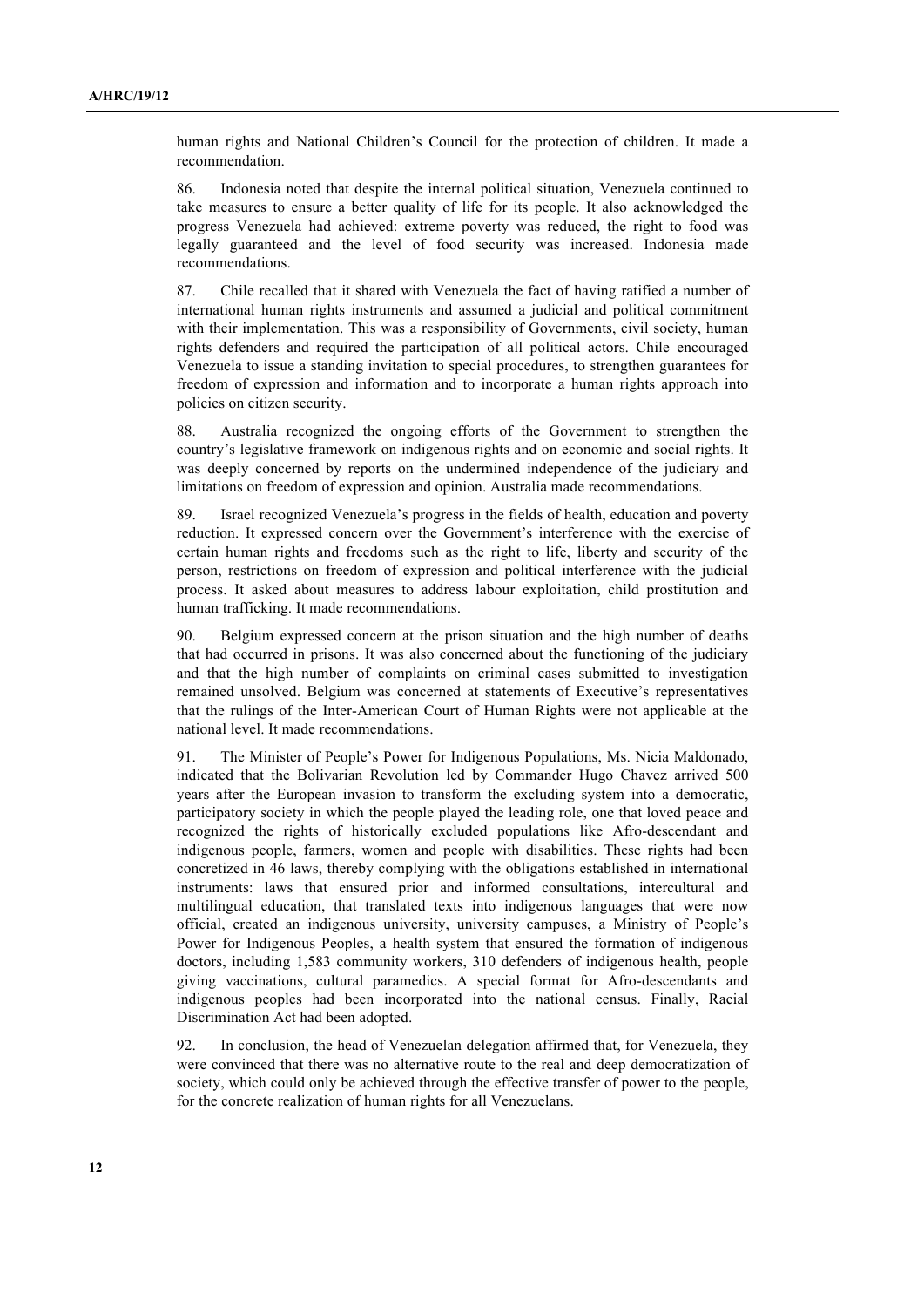#### **II. Conclusions and/or recommendations**\*\*

93. **The recommendations formulated during the interactive dialogue and listed below have been examined by the Bolivarian Republic of Venezuela and enjoy the support of the Bolivarian Republic of Venezuela:**

93.1. **Consider the possibility of acceding to CRPD (Algeria);** 

93.2. **Sign and ratify the CRPD (Slovenia);**

93.3. **Sign and ratify CRPD and its Optional Protocol (Australia);**

93.4. **Sign and ratify CRPD and its Optional Protocol; and the OP-CAT (Brazil);**

93.5. **Increase in the number of prisons countrywide (Turkey);**

93.6. **Ratify CRPD at the earliest opportunity and seek relevant support from the international community and relevant UN agencies, including the OHCHR, for the ratification process (Thailand);**

93.7. **Apply the constitutional norms regulating the penitentiary system which would allow regulating and using with great effectiveness the available resources in the penal system (Russian Federation);**

93.8. **Continue with the work of the Ombudsman in monitoring the rights and guarantees established in the Constitution and international human rights treaties (Paraguay);**

93.9. **Take stronger steps to fight widespread crime and violence, with a special emphasis on bringing to justice of those responsible (Turkey);**

93.10. **Implement the UN Rules for the Treatment of Women Prisoners and Non-Custodial Measures for Women Offenders, otherwise known as the "Bangkok Rules" (Thailand);**

93.11. **Strengthen the coordination effort by the Higher Council for Prisons with a view to improve the state of prisons in particular, the problems of overcrowding and violence in prisons in the country (Malaysia);**

93.12. **Implement a policy of maintaining and building prisons, and investing in high quality training of prison staff, increasing their number (Norway);**

93.13. **Adopt emergency measures to ensure that the UN Standard Minimum Rules for the Treatment of Prisoners are respected in all prisons of Venezuela (Switzerland);**

93.14. **Ensure that all places of detention comply with the UN Standard Minimum Rules for the Treatment of Prisoners (United Kingdom);**

93.15. **Improve overall conditions of detention and prison facilities, and to combat overcrowding (Czech Republic);**

93.16. **Support the activities of human rights defenders and independent nongovernmental organizations in the promotion of human rights and democracy, including through positive public recognition of their role (Canada);**

Conclusions and recommendations have not been edited.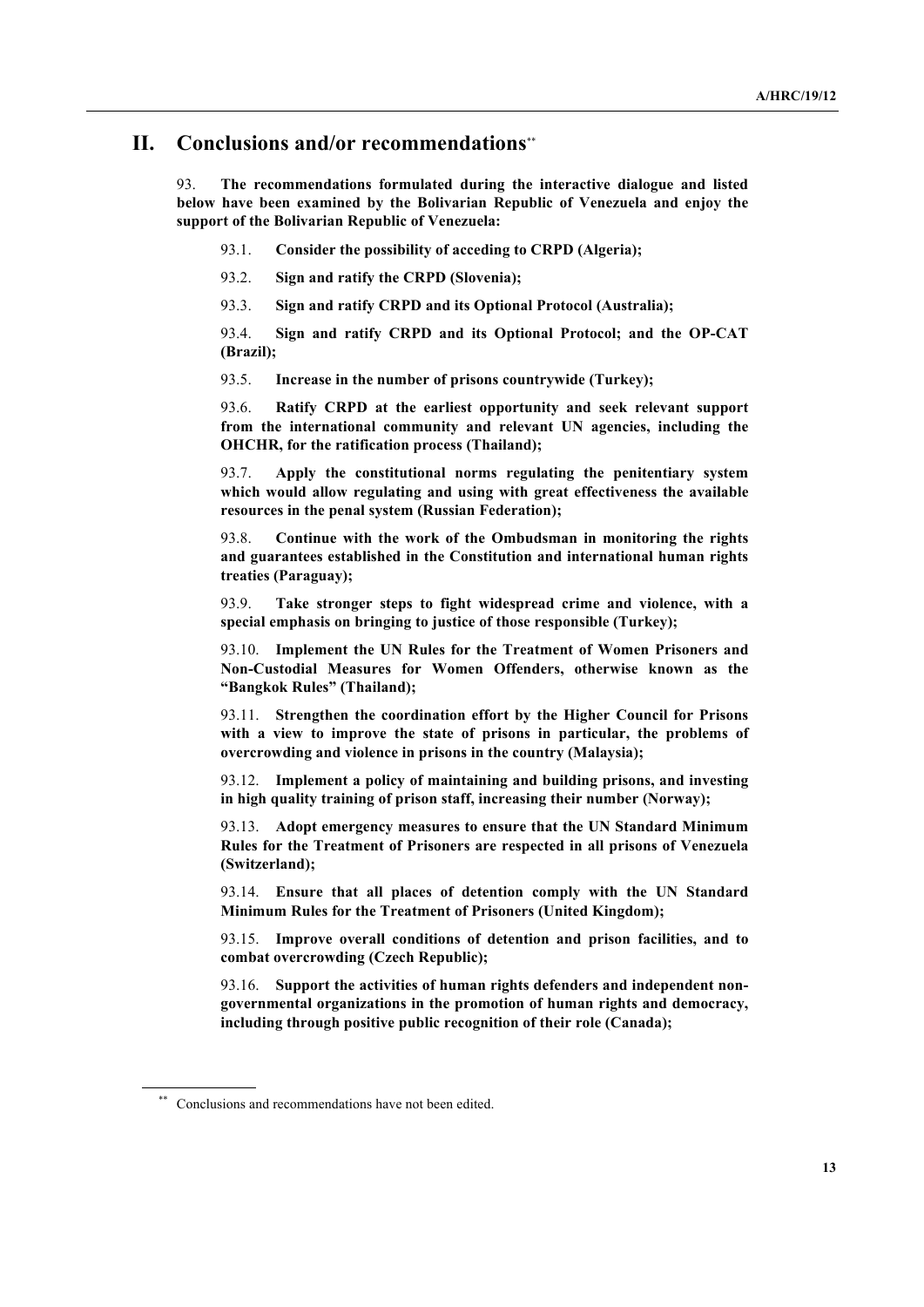93.17. **Strengthen the dialogue and broad cooperation with human rights defenders, and strengthen their protection (Brazil);**

93.18. **Implement a comprehensive approach to the follow up of the UPR, which includes open consultation with a wide range of government bodies and civil society representatives (United Kingdom);**

93.19. **Undertake a participatory and inclusive process with all interested civil society organizations in Venezuela in the implementation of UPR recommendations (Norway);**

93.20. **Review the current maternity health care policies and introduce the necessary changes to ensure pregnant women's access to medical facilities throughout the country (Norway).**

94. **The following recommendations enjoy the support of the Bolivarian Republic of Venezuela, which considers that they are already implemented or in the process of implementation:**

94.1. **Continue strengthening its efforts to guarantee the promotion and protection of human rights as enshrined in its Constitution (Brunei Darussalam);**

94.2. **Continue to expand its legal framework for the promotion and protection of human rights (Indonesia);**

94.3. **Pass a law ending the illegal circulation of firearms and take measures required to protect the right to life of citizens (France);** 

94.4. **Strengthen the state of laws, grass-root democracy and social equitability (Viet Nam);**

94.5. **Strengthen the child and adolescent protection system to especially benefit adolescent criminal responsibility issues (Iran);**

94.6. **Continue strengthening its revolutionary policies and programmes so that all, without any exclusion, may enjoy their fundamental rights which are the human rights (Nicaragua);**

94.7. **Implement the "Social missions" on a long-term basis and in a more systematic manner, in order to further reduce the level of inequality in the country (Turkey);**

94.8. **Revitalize the Social Missions and maintain their characteristic of service to the community (Holy See);**

94.9. **Continue implementing the policies and programmes aimed at guaranteeing the rights to education, health and food, in addition to combating poverty (Lebanon);**

94.10. **Attach more importance to the protection of social vulnerable groups, including women, children, elderly and the poor people (Viet Nam);**

94.11. **Continue to consolidate the rights of women and people belonging to vulnerable groups, including indigenous peoples and persons of diverse sexual orientation and gender identity, both within its legal framework and in practice (Canada);**

94.12. **Continue with the policies and programs confronting crime that emphasize on an educational and preventative approach (Cuba);**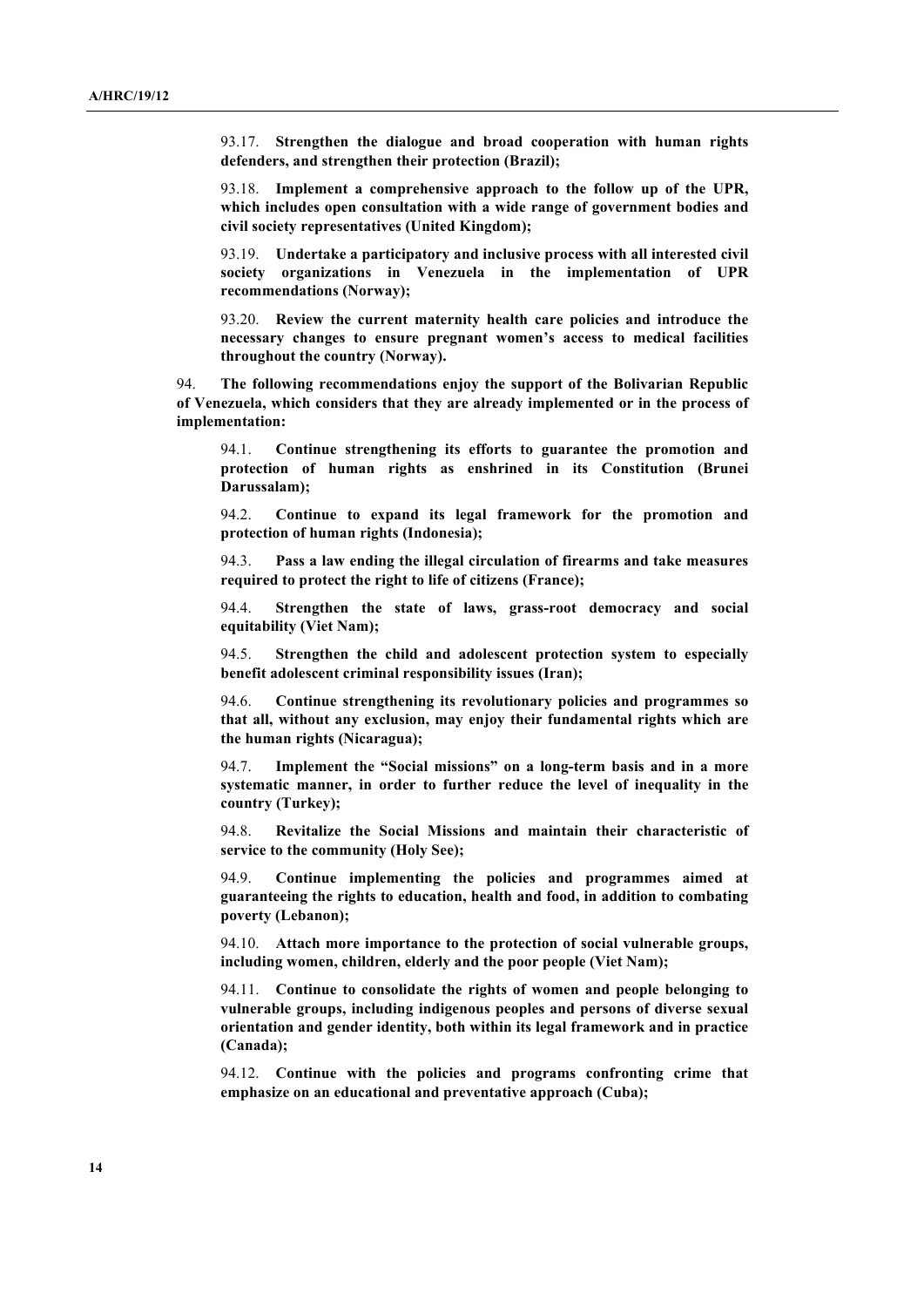94.13. **Continue its efforts to combat crime in a manner which enhances the rule of law in maintaining social stability, upholding justice and respecting human rights (Singapore);**

94.14. **Intensify, through the creation of new plans, the efforts to reform the police corps, and counteract insecurity, illegal weapons' trafficking and sale of narcotics (Holy See);**

94.15. **Continue promoting intercultural, multilingual programmes that would contribute to enriching it as a multicultural society (Lebanon);** 

94.16. **Continue efforts to improve women's rights and conduct awarenessraising and training courses for law enforcement officers in order to ensure the human rights of its people (Myanmar);**

94.17. **Continue its efforts in cooperation with the competent bodies in order to secure protection of the rights of the vulnerable groups particularly women and children (Cambodia);**

94.18. **Consolidate all people centred programmes to fight forces of negation (Zimbabwe);**

94.19. **Continue to cooperate with the UN and other international organizations to develop its legal and institutional framework with respect to promoting and protecting human rights in Venezuela (Lao's People Democratic Republic);**

94.20. **Continue to cooperate with human rights mechanisms, be they regional or international (Saudi Arabia);**

94.21. **Intensify efforts to promote and protect women's rights, particularly in regard to gender based violence (Indonesia);**

94.22. **Continue to develop measures aimed at strengthening the rights of women, non-discrimination and the elimination of obstacles created by sociocultural models and stereotypes (Angola);**

94.23. **Continue to improve measures, in policy and practice, to increase the participation of women in political life (Pakistan);**

94.24. **Continue its efforts to promote and fully develop the role of women in the political, economic and social fields (Angola);**

94.25. **Further enhance effective access to legal aid for women from all regions, including indigenous women and women of African descent (Sri Lanka);**

94.26. **Continue strengthening the national regime aimed at combatting all racial discrimination practices, in conformity with ICERD (Uruguay);** 

94.27. **Develop a draft reform of the criminal code with a special emphasis on human rights in accordance with international standards (Russian Federation);**<sup>2</sup>

<sup>&</sup>lt;sup>2</sup> The recommendation as read during the interactive dialogue: Develop a draft reform of the criminal code with the aim to address serious human rights violations in accordance with international standards, with a special emphasis on the use of torture.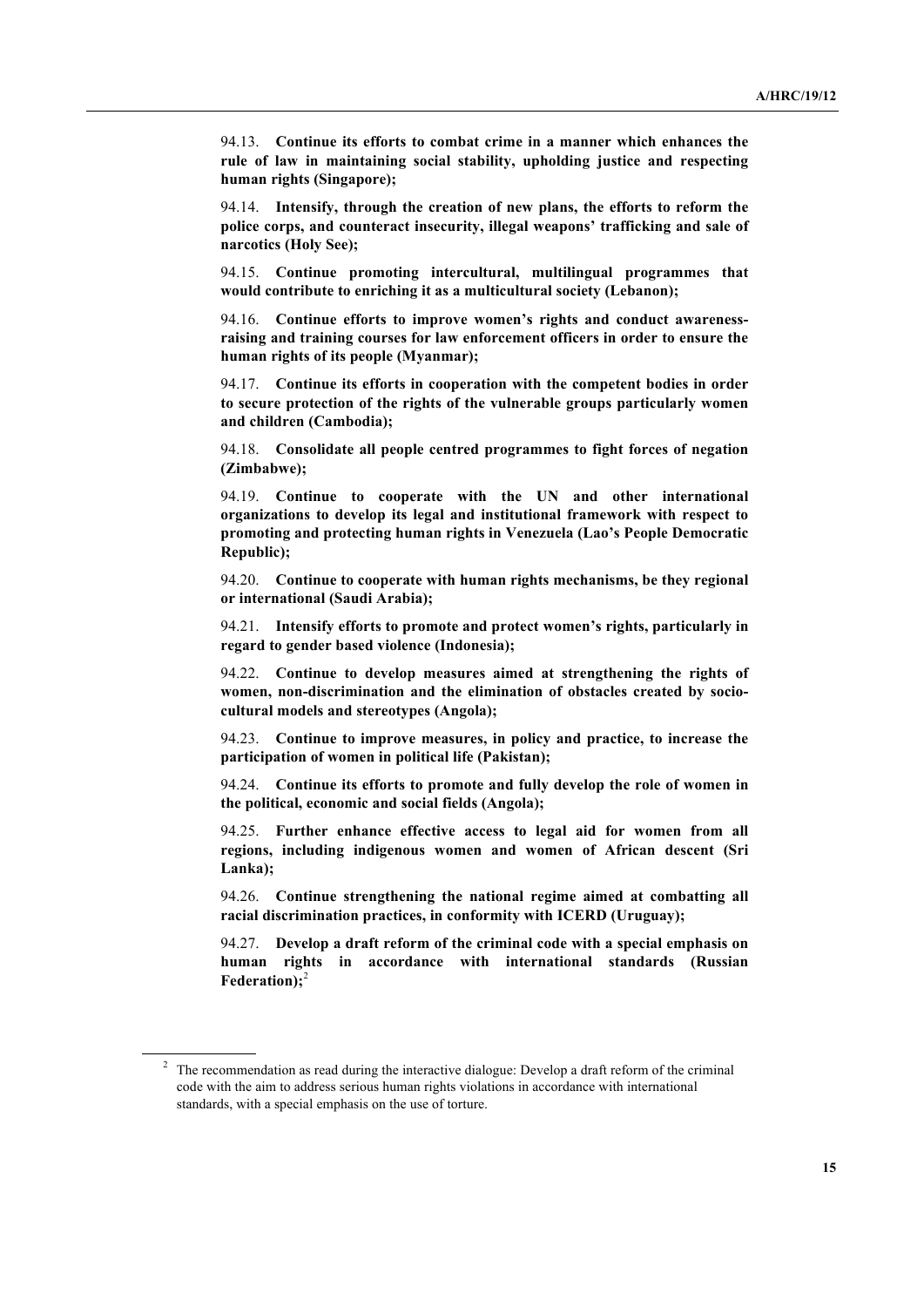94.28. **Increase the efforts towards fighting against human trafficking, including by considering the possibility of the development of state programs and plans of action in this area (Belarus);**

94.29. **Continue to take further action as appropriate to combat trafficking in women and children (Sri Lanka);3**

94.30. **Develop the efforts under way to train and professionalize police officers, including the initiative of the Experimental University for Security (Cuba);**

94.31. **Continue with the government's efforts to improve policies and programs in the treatment of persons deprived of liberty (Cuba);**

94.32. **Reform fully the prison system and in particular ensure that it respects as soon as possible the UN Standard Minimum Rules for the Treatment of Prisoners (Belgium);**

94.33. **Improve the prison system and speed up the penal processes so that each person may know judicial resolutions in appropriate times (Holy See);**

94.34. **Continue ensuring systematic human rights awareness-raising and training for all personnel working in the legal and justice system, including police, public defenders, lawyers and judges (Malaysia);**

94.35. **Further work on the improvement of the penitentiary situation in the country (Algeria);**

94.36. **Continue to facilitate and strengthen the work of NGOs and other civil society actors, as well as guarantee their social media (Uruguay);4**

94.37. **Consolidate and further develop the effective institutions established for the exercise of popular power, including the role of social oversight (Cuba);** 

94.38. **Identify the causes of unemployment (Holy See);**

94.39. **Continue efforts to reduce poverty through social programmes (Qatar);**

94.40. **Speed up implementation of policies and measures in poverty reduction, malnutrition eradication and food security (Viet Nam);**

94.41. **Continue to channel her tremendous resources into social programmes with a view to eradicating poverty (Zimbabwe);**

94.42. **Continue its fight against poverty (Bangladesh);**

94.43. **Continue to improve the lives and well-being of its people to bring about the full enjoyment of their human rights (Singapore);**

94.44. **Continue investing the necessary resources in social programmes (Pakistan);**

94.45. **Continue its efforts to achieve equitable socio-economic development, to further address social disparity and equal opportunity of people through its** 

<sup>&</sup>lt;sup>3</sup> The recommendation as read during the interactive dialogue: Take further action as appropriate to combat trafficking in women and children.

<sup>&</sup>lt;sup>4</sup> The recommendation as read during the interactive dialogue: Facilitate the work of NGOs and other civil society actors, as well as guarantee their social media.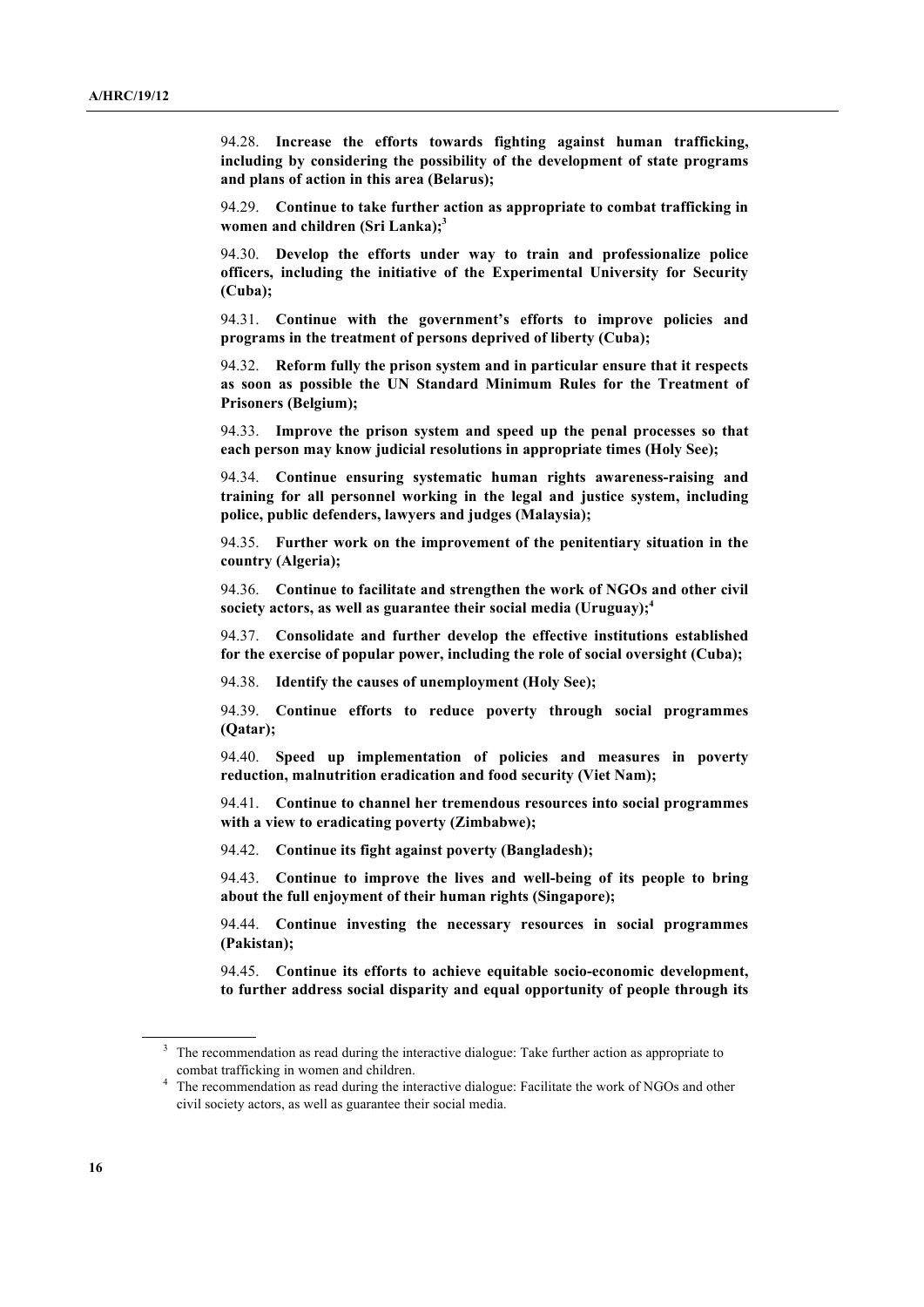**overarching objective according to its current policies and Action Plans (Cambodia);**

94.46. **Continue to ensure the enjoyment of the rights to education, health and culture to all its citizens, supporting the existing projects and programs that are successful (Cuba);**

94.47. **Continue carrying out its sound public policies for the eradication of extreme poverty and hunger which have had concrete results and the recognition from UNDP and FAO, and, also, have allowed achieving the first Millennium Development Goal (Bolivia);**

94.48. **Continue carrying out its sound public policies for drinking water and sanitation coverage for all its population; which have already allowed to surpass the seventh Millennium Development Goal (Bolivia);**

94.49. **Continue enhancing and expanding health services, in order to prevent and combat diseases which were put in place to serve the people through primary healthcare (Syria);**

94.50. **Strengthen efforts to reduce neo-natal and maternal mortality including by increasing access to sexual and reproductive health services and providing quality health care and facilities to women (Malaysia);**

94.51. **Continue to work towards reaching the MDGs of universal primary education, gender equality in access to education, and further reduction in infant mortality (Sri Lanka);**

94.52. **Maintain its firm stance on the growing need for housing of Venezuelan families (Turkey);**

94.53. **Step up measures to overcome the problem of housing shortage in the country (Malaysia);** 

94.54. **Continue with the on-going program to ensure decent housing to every Venezuelan family (Cuba);**

94.55. **Continue and strengthen the programs of the great mission Vivienda Venezuela to structurally solve the problem of housing shortage (Algeria);**

94.56. **Continue the implementation of the national plans and programs related to the comprehensive protection and education of children and adolescent, in particular those who are homeless (Belarus);**

94.57. **Continue increasing investment in primary, secondary and university education; as it has progressively done so in recent years (Iran);** 

94.58. **Continue the efforts to promote the State's activities in the field of cultural rights, and ensuring wider participation of all sectors of Venezuelan society (Qatar);**

94.59. **Continue carrying out its sound public policies for literacy and use of technological education, recognized and awarded by UNESCO; which benefit especially low economic income populations (Bolivia);**

94.60. **Continue promoting the expansion of educative opportunities, particularly in its alternative models (DPRK);**

94.61. **Continue increasing educational enrollment at all its levels (DPRK);**

94.62. **Continue to deep the existing policy on democratization of access to higher-education and implement measures envisaged to strengthening the**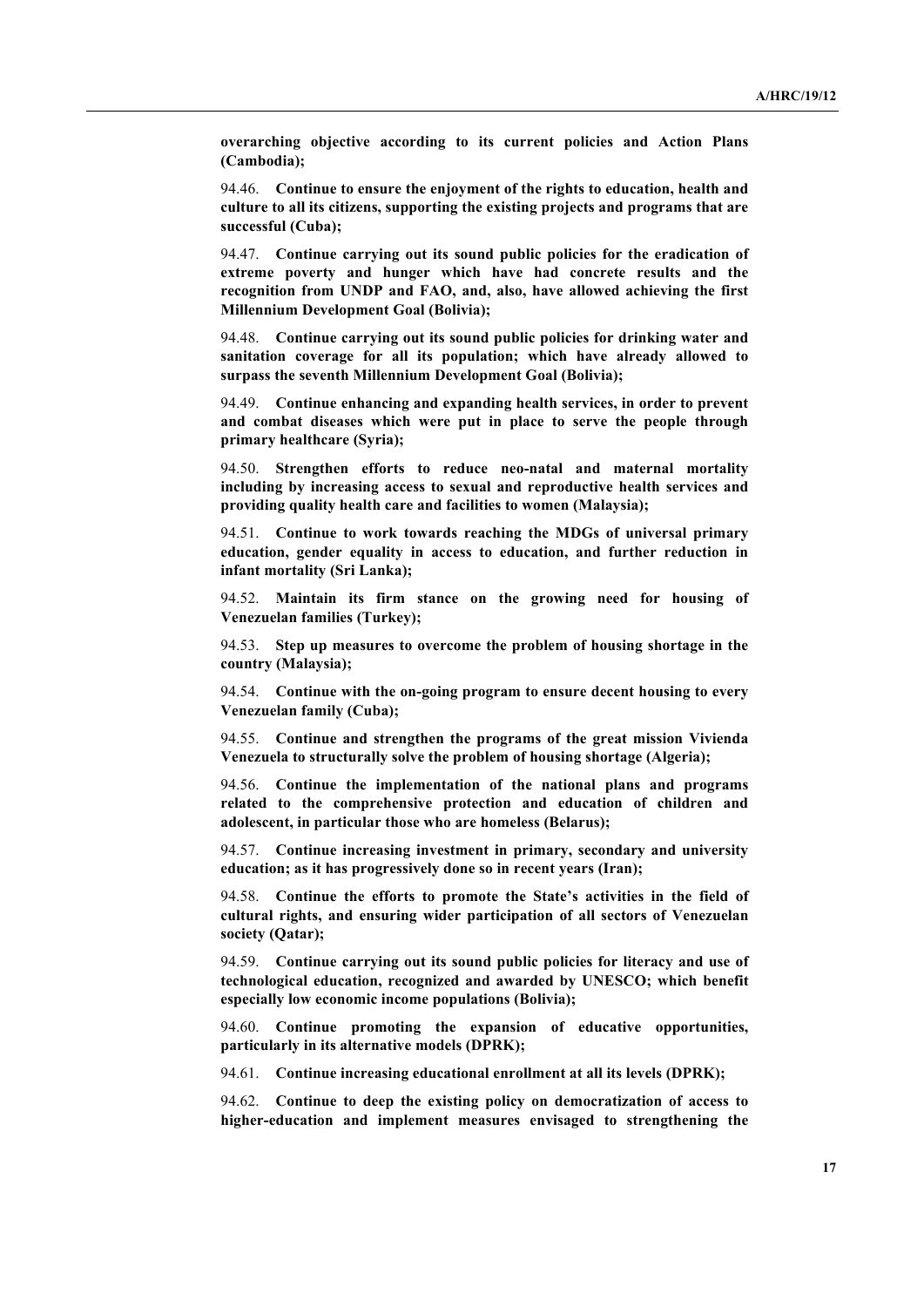**autonomy of universities, through the active participation of the university community's member (DPRK);**

94.63. **Continue its efforts to fight unequal access to education (Iran);** 

94.64. **Consider adopting measures to ensure education for all children with disabilities (Bangladesh);** 

94.65. **Continue advancing in policies and programs dignifying and fully realizing the rights of indigenous peoples (Cuba);**

94.66. **Continue carrying out its sound public policies from the Ministry of Popular Power for Indigenous Peoples, to guarantee the respect and observance of the rights of Indigenous Peoples and Afro-descendant Communities (Bolivia);**

94.67. **Intensify efforts to improve the literacy rate among indigenous peoples and those living in the rural areas (Qatar);** 

94.68. **Expedite and systematize the process of demarcation of indigenous collective lands and habitat, and update the census data of indigenous communities and peoples, ensuring the participation of communities in this process (Ecuador);**

94.69. **Intensify its efforts to provide protection to asylum-seekers and refugees, including through the timely provision of documentation as to their legal status and rights (USA);**

94.70. **Consolidate and further advance the exercise of popular sovereignty over the natural resources and wealth of the country (Cuba);**

94.71. **Maintain its international leadership in the promotion of the rights to solidarity, peace, development, a democratic and equitable international order, a healthy environment and the self-determination of peoples (Cuba);**

94.72. **Continue to build its technological independence through the adoption and consolidation of measures to optimize the access of all Venezuelans to technologies of communication and information (Dominican Republic);**

94.73. **Continue to promote South American and Caribbean integration through the development of technologies of communication and information (Dominican Republic);**

94.74. **Share, through international cooperation, its successful experiences in programs and projects of social benefit (Cuba);**

94.75. **Continue to promote the fight against poverty, inequality and social exclusion at the national, regional and international levels (Ecuador).**

95. **The following recommendations will be examined by country the Bolivarian Republic of Venezuela which will provide responses in due time, but no later than the nineteenth session of the Human Rights Council in March 2012. The response of the Bolivarian Republic of Venezuela to these recommendations will be included in the outcome report adopted by the Human Rights Council at its nineteenth session in March 2012:**

95.1. **Support, based on a thorough analysis, the adoption of new international instruments for the protection of human rights (Paraguay);**

95.2. **Consider the possibility of ratifying or acceding, as appropriate, to ICRMW, CED, OP-CAT and CRPD (Uruguay);**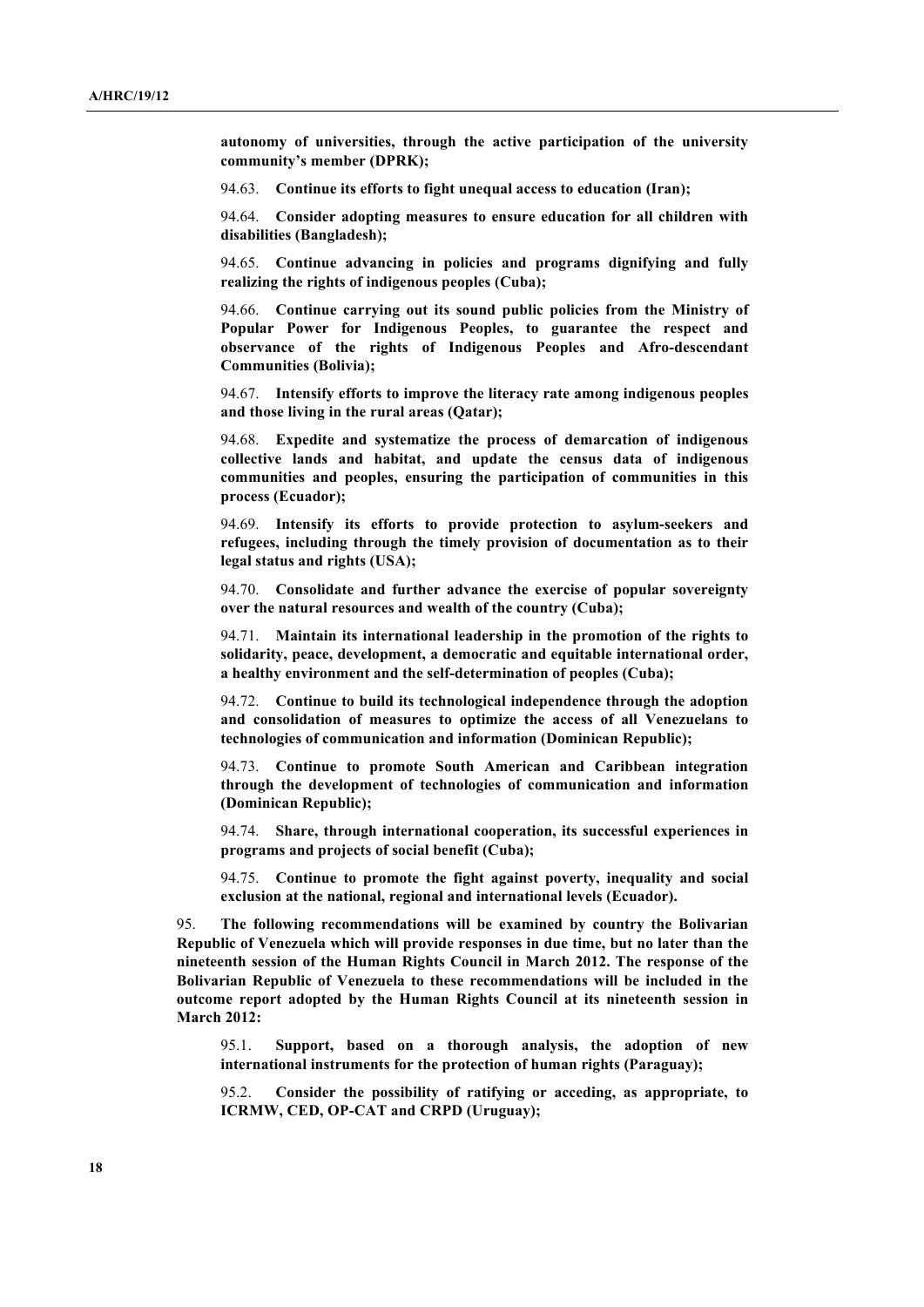95.3. **Ratify CED and the other major human rights instruments it has not yet ratified (Japan);**

95.4. **Ratify the 1954 Convention relating to the Status of Stateless Persons as well as the 1961 Convention on the Reduction of Statelessness (Slovakia);**

95.5. **Implement a comprehensive disarmament policy and strengthen the judicial system to reduce levels of impunity (Norway);**

95.6. **Provide the judiciary with adequate human and financial resources for its effective functioning with special attention to the respect of the legislation regarding the preventive detention (Belgium);**

95.7. **Formulate a National Human Rights Plan, in accordance with the Vienna Declaration and consulting broadly with civil society (Brazil);**

95.8. **Issue a standing invitation to all Special Procedures of the Human Rights Council (Uruguay);**

95.9. **Extend a standing invitation to all UN special procedure mandate holders (United Kingdom);**

95.10. **Extend standing invitations to thematic special procedures of international and regional human rights bodies and allow such visits to Venezuela (Norway);**

95.11. **Strengthen the cooperation with mandate holders, even considering the extension of a standing invitation, as Brazil has (Brazil);**

95.12. **Invite representatives of international human rights organizations to visit Venezuela, including by issuing a standing invitation to the UN special procedures (Australia);**

95.13. **Accept visit requests from the UN Special Rapporteurs and the Inter-American Commission on Human Rights (USA);** 

95.14. **Take all necessary measures to ensure that all cases of societal violence are effectively investigated and perpetrators prosecuted and punished (Czech Republic);**

95.15. **Take steps to protect freedom of expression and opinion, in line with its obligations under the International Covenant on Civil and Political Rights (Australia).**

96. **The recommendations below did not enjoy the support of the Bolivarian Republic of Venezuela:**

96.1. **Comply with its international obligations in respect to the judiciary and the right to freedom of expression and implement recommendations, resolutions and decisions of the international and regional human rights protection systems (Slovenia);**

96.2. **Review the Law of Political Parties, Public Meetings, and Demonstrations and its compliance with the article 201 of the Constitution (Czech Republic);**

96.3. **Harmonize the Venezuelan legal framework related to the right to the freedom of expression with the country's international obligations (Slovakia);**

96.4. **Amend the current legislation regarding the media to eliminate the criminalization of 'desacato', contempt, libel or slander, in line with the international human rights standards (Canada);**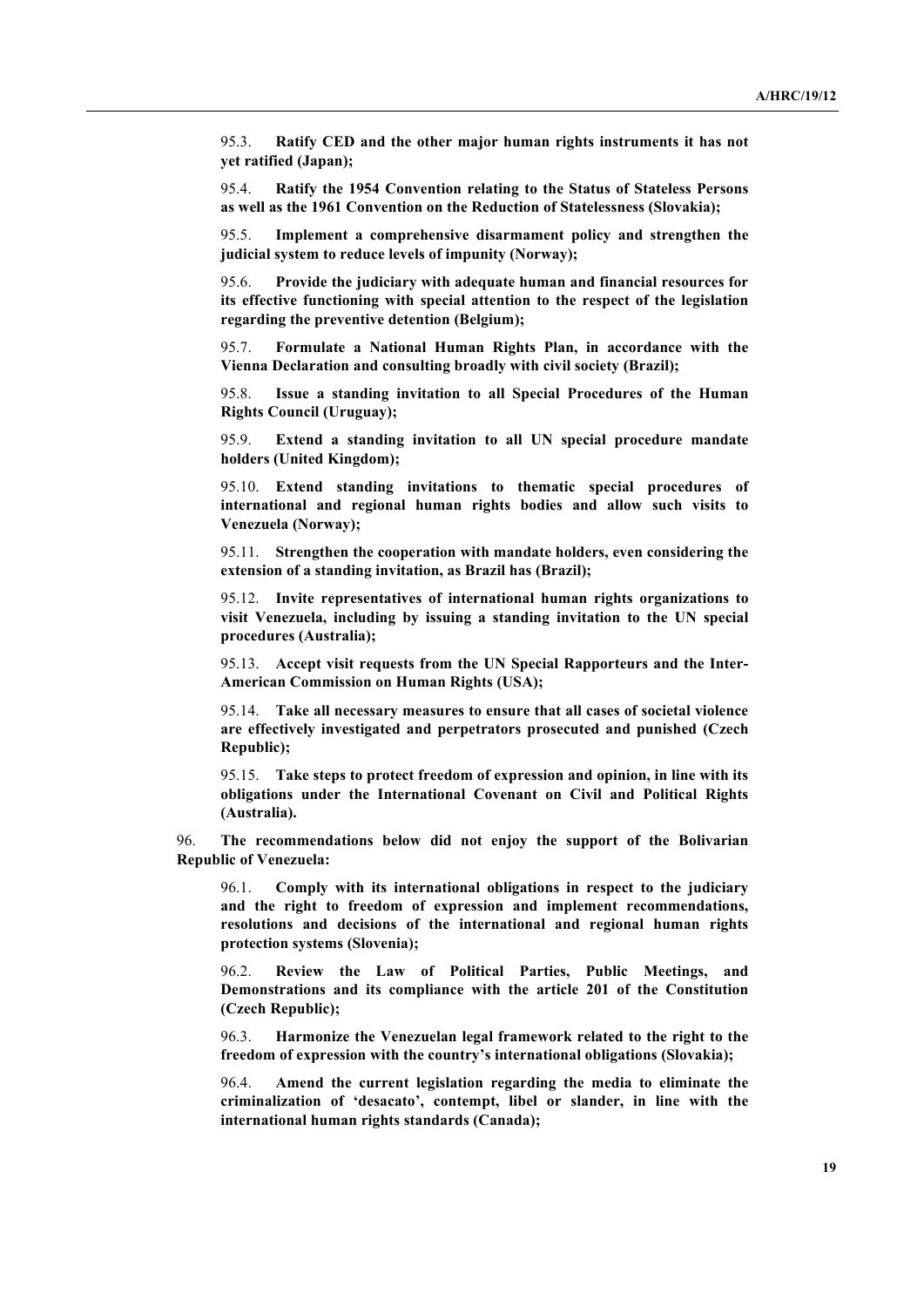96.5. **Amend the Criminal Code and the Organic Code of Military Justice, eliminating the crimes of contempt and vilification (Norway);**

96.6. **Urge the National Assembly to adopt the draft legislation on trafficking in persons (USA);**

96.7. **Take the necessary measures to implement the UN Program on Small Arms and Light Weapons and revise the national legislation on this matter in order to reduce the existing homicide rate (Switzerland);**

96.8. **Act so that the right to life and physical integrity is effectively guaranteed and all instances of the State respect and protect the right of everyone to the freedom of expression (Switzerland);**

96.9. **Comply with the rulings of the Inter-American Court of Human Rights, as established by article 23 of the Constitution (Belgium);**

96.10. **Engage actively in the fight against the misuse of power by the security forces (Czech Republic);**

96.11. **Take all the necessary measures to eliminate violence against women, also by ensuring that perpetrators of such violence are prosecuted and punished, as well as by abolishing the stereotypical attitudes and patriarchal patterns of behaviour that undermine women's human rights (Slovenia);**

96.12. **Take all the necessary legal and policy measures to prevent children and adolescents, from being subjected to labour exploitation and the worst forms of child labour, such as servitude, slavery, prostitution and trafficking (Slovenia);**

96.13. **Respect the independence of the judiciary (USA);**

96.14. **Work to ensure the independence of the judiciary (Canada);**

96.15. **Guarantee the independence of judiciary and take all the necessary measures to combat impunity (Switzerland);**

96.16. **Ensure independent, open and transparent selection procedures based on merit for judges and prosecutors (United Kingdom);**

96.17. **Take necessary measures to ensure transparency in the independent appointment of judicial and prosecutorial officers (Australia);**

96.18. **Reinforce the independence of the judiciary by increasing institutional and material support for the justice system and putting an end to the provisional nature of judicial appointments (Germany);**

96.19. **Fully guarantee the independence of the judiciary, in particular by taking concrete measures to ensure that judges can exercise their profession in full impartiality (France);**

96.20. **Reinforce the independence of the judiciary, including bringing to an end the provisional nature of judicial appointments an repealing the provisions of the Supreme Court law that undermine the court's independence (Slovakia);**

96.21. **Abolish the practice of using the judicial system to silence critics of the Government, reinforce the independence of the judiciary by increasing institutional and material support for the justice system and end the provisional nature of judicial appointments (Israel);**

96.22. **Investigate allegations of executive branch interference in judicial decision-making (USA);**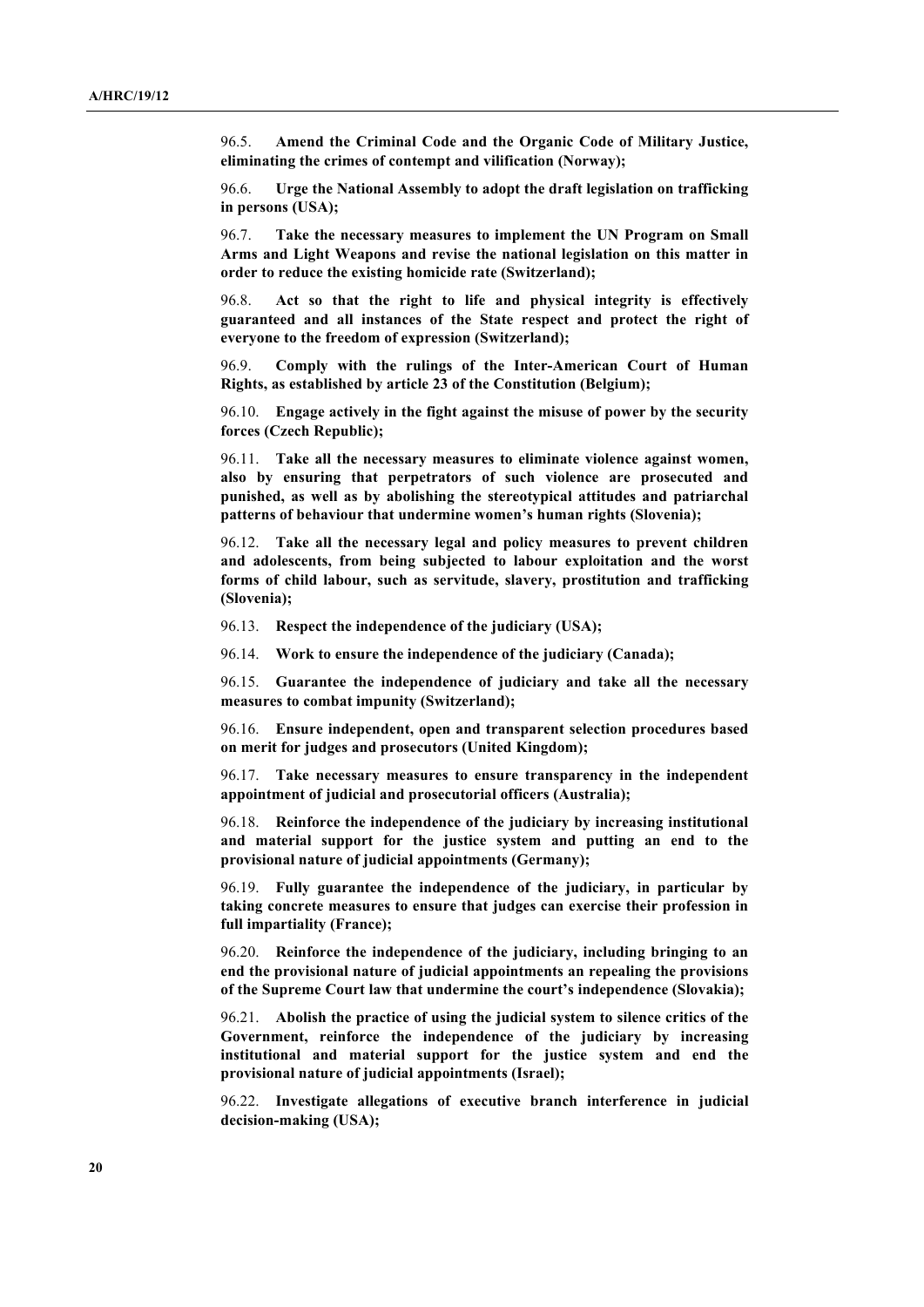96.23. **Grant access to all prisons in the country to the International Committee of Red Cross and ensure the safety of its delegates during the visits (Belgium);**

96.24. **Prioritize reforms to the law enforcement and judicial systems in an effort to prevent crimes, punish those responsible and address the culture of impunity (Canada);**

96.25. **End the culture of impunity surrounding cases of retaliation for dissent, attacks on human rights defenders and journalists, the excessive use of force during peaceful demonstrations, abuses of force by state actors, the phenomenon known as "execution of criminals" and other serious human rights violations (Israel);**

96.26. **Abrogate the practice of threatening witnesses and relatives of victims of human rights violations and attacks on human rights lawyers that seek judicial remedies in response to human rights violations (Israel);**

96.27. **Renew its commitment to freedom of expression and opinion as well as to pluralism, ensure free access to information, and take measures to fight threats and attacks against journalists (France);**

96.28. **Reassess media legislation provisions and guarantee freedom of expression (Germany);**

96.29. **Step up its efforts to guarantee freedom of expression as well as the safety of journalists in the country (Indonesia);**

96.30. **Promote the exercise of freedom of expression, association and peaceful assembly, notably of members of political parties, unions, media and civil society without the risk of undue restrictions (Canada);**

96.31. **Provide for plurality and diversity of the media as a fundamental component of the right to information and ensure that journalists can perform their legitimate duties free from any unjustified prosecution (Slovakia);**

96.32. **Ensure timely and effective access to government information (Australia);**

96.33. **Support independent work of the NGOs and create a strategy to defend human rights activists in the interest of sustainable and healthy development of the state (Czech Republic);**

96.34. **Reiterate publicly its support to human rights defenders, generate an environment where they can work freely and take measures to fight against the impunity of perpetrators of aggressions and threats against them (France);**

96.35. **Ensure that human rights defenders and representatives of civil society are effectively protected from any form of intimidation and harassment and engage constructively with them identifying solutions of Venezuela's human rights challenges (Slovakia);**

96.36. **Allow access to international funding so that human rights defenders may continue to carry out their legitimate work (Canada);**

96.37. **Ensure a participatory and inclusive process with civil society, including NGOs who may be critical of the government's efforts, in the follow up of UPR Recommendations (Canada);**

96.38. **Direct officials to cease anti-Semitic commentary and condemn any such statements (USA).**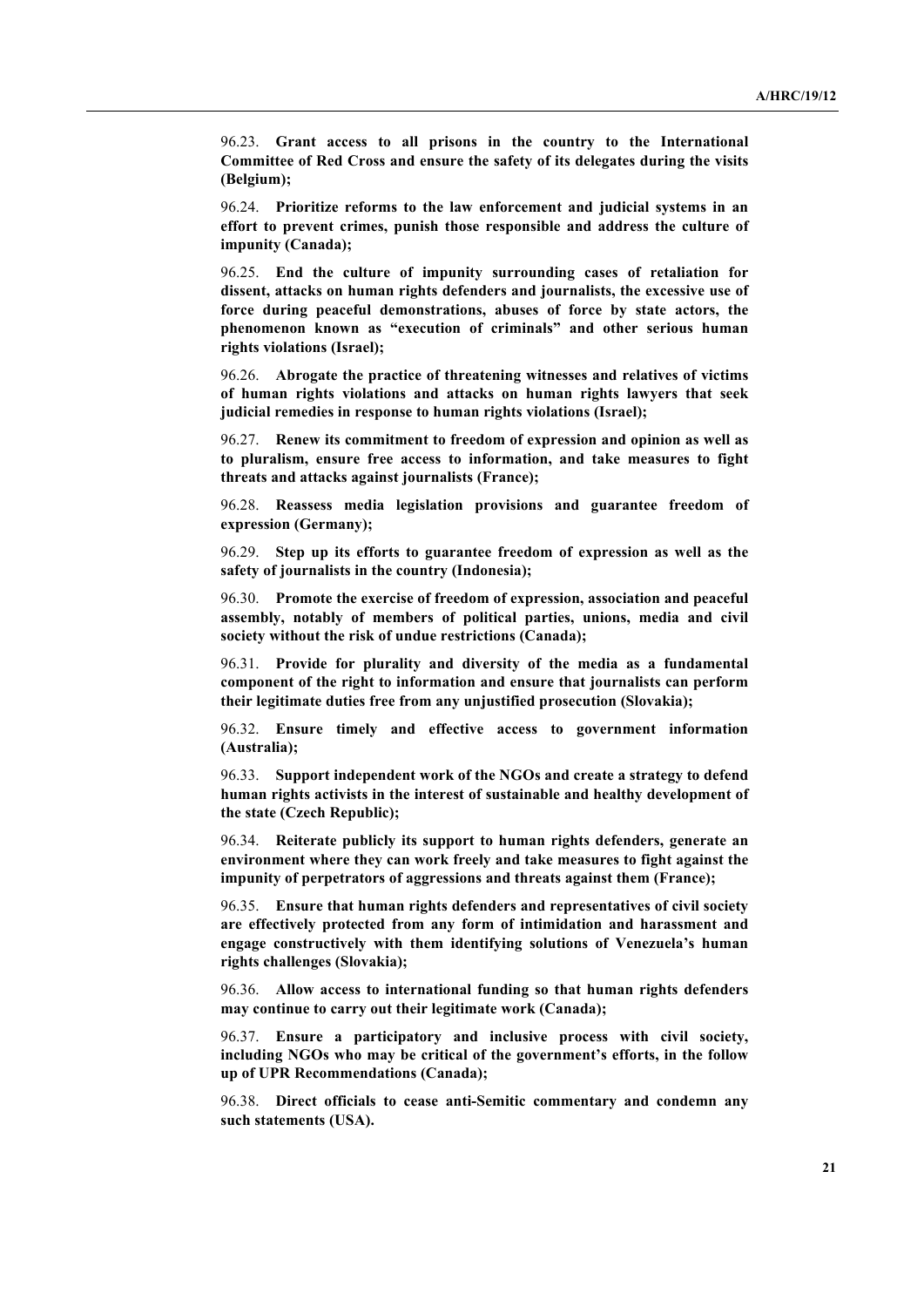97. **All conclusions and recommendations contained in the present report reflect the position of the submitting States and the State under review. They should not be construed as endorsed by the Working Group as a whole.**

#### **III. Voluntary pledges and commitments**

98. The Bolivarian Republic of Venezuela undertook commitments with regard to the following issues:

(a) To strengthen the system of effective response and monitoring of international commitments undertaken by the Bolivarian Republic of Venezuela in the framework of the human rights treaties and Conventions, through the implementation of a system of analysis and timely preparation of reports to the treaty bodies;

(b) To present, during the first half of 2012, the pending national reports to the treaty bodies and under human rights conventions;

(c) To implement the newest Racial Discrimination Act, by the constitution of the Institute against Racial Discrimination established in this law, and follow up of the plans and agreements such as the Programme of Action of the World Conference against racism, racial discrimination, xenophobia and related intolerance (Durban Programme of Action);

(d) To strengthen the procedures for tenancy regularization of urban land;

(e) To promote the creation of new units for victims' assistance in the development of the new Bolivarian National Police;

(f) To disseminate, in a forum with wide participation among Government agencies and social movements, the results of the National Census of Population and Housing 2011 in order to inform of the situation and number of individuals and families of African descent, allowing the collection of data and information related to this group, to implement and adopt public policies to provide the necessary assistance and support required by this population within the geographical space of Venezuela;

(g) To strengthen public policy in education at all levels and modalities, especially those aimed at the promotion, dissemination and respect for human rights;

(h) To update census data of communities and indigenous peoples. To ensure the participation of the own communities in this process;

(i) To strengthen the mechanisms to protect the rights of migrants, such as training workshops for members of the Immigration Authorities who perform control checks at entry and departure points;

(j) To promote, disseminate and socialize the rights of persons with visual disabilities, promoting the mass use of the Braille system to guarantee their right to information.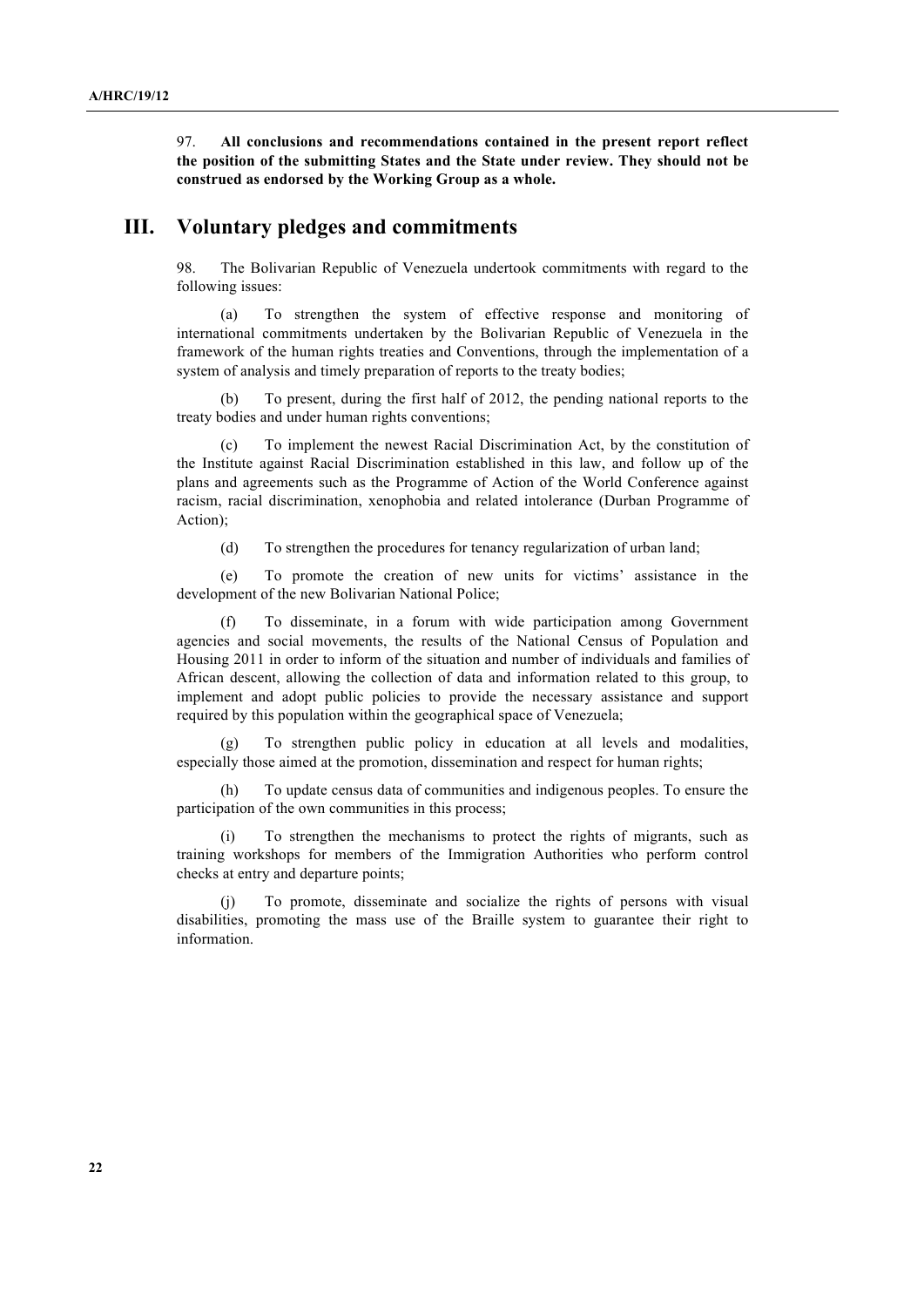## **Annex**

## **Composition of the delegation**

The delegation of the Bolivarian Republic of Venezuela was headed by His Excellency, Mr. Nicolas Maduro Moros, Political Vice President and Minister of People's Power for Foreign Affairs and composed of the following members:

- H.E. Mr. Tareck El Aissami, Minister of People's Power for Internal Affairs and Justice;
- H.E Ms. Nicia Maldonado, Minister of People's Power for Indigenous Peoples;
- H.E. Mr. Carlos Escarrá Malavé, General Solicitor of the Republic;
- H.E. Ms. Luisa Estella Morales, President of the Supreme Tribunal of Justice;
- H.E. Ms. Luisa Ortega Díaz, Attorney General of the Republic;
- Mr. Temir Porras, Vice-Minister for Asia, Middle East Europe and Oceania.
- Mr. Edwin Rojas, Vice-Minister of Internal Policy and Judicial Security;
- Ms. Aloha Núñez, Vice-Minister of Communal Territory in Urban Zones;
- H.E. Mr. Germán Mundaraín, Ambassador and Permanent Representative of the Bolivarian Republic of Venezuela at the United Nations and other International Organizations. Geneva, Switzerland;
- H.E. Mr. Juan Arias, Deputy Ambassador of the Bolivarian Republic of Venezuela at the United Nations and other International Organizations. Geneva, Switzerland;
- Mr. Elias Eljuri, President of the National Institute for Statistics;
- Ms. Soraya El Achkar, Rector of the National Experimental University for Security;
- Mr. Pablo Fernández, Executive Secretary of the Presidential Commission for Disarmament, Gun and Munitions Control;
- Mr. Rubén Darío Molina, Director of the Office of Multilateral Affairs and Integration;
- Ms. Claudia Layas, General Director of International Relations, Minister of People's Power for Communes and Social Protection;
- Ms. Janly Pérez, Legal Affairs Director of the Ministry for People's Power for Communes and Social Protection;
- Mr. José Leonardo Requena, Secretary of the Constitutional Chamber, Supreme Tribunal of Justice;
- Ms. Gioconda González, Director Attorney General's Office;
- Mr. Rafael González, Legal Adviser. Attorney General's Office;
- Ms. Denis Ochoa, Coordinator of Reports on Human Rights. Ministry of People's Power for Foreign Affairs;